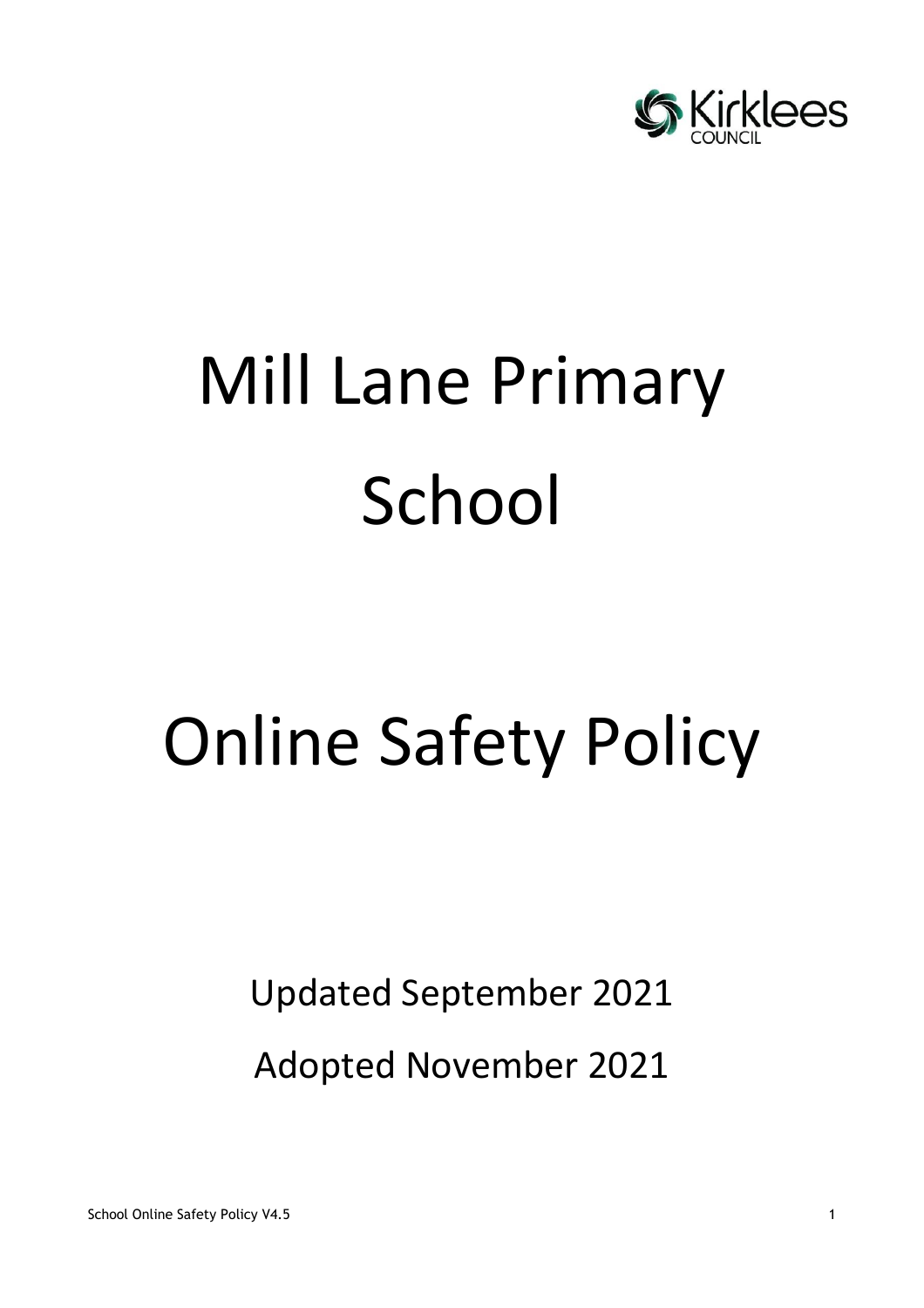

## **Table of Contents**

|    |                                                                                                                                                                                                                              | Page |
|----|------------------------------------------------------------------------------------------------------------------------------------------------------------------------------------------------------------------------------|------|
|    | 1. Introduction                                                                                                                                                                                                              | 3    |
| 2. | Responsibilities of the school<br>community                                                                                                                                                                                  | 7    |
| 3. | <b>Acceptable Use Policies (AUP)</b>                                                                                                                                                                                         | 13   |
| 4. | <b>Training</b>                                                                                                                                                                                                              | 14   |
| 5. | <b>Learning and teaching</b>                                                                                                                                                                                                 | 14   |
| 6. | <b>Remote education and home</b><br>learning                                                                                                                                                                                 | 14   |
|    | 7. Parents and carers                                                                                                                                                                                                        | 15   |
| 8. | <b>Managing and safeguarding IT</b><br>systems                                                                                                                                                                               | 15   |
| 9. | Using the internet; email; publishing<br>content online; using images, video<br><u>&amp; sound; using video conferencing</u><br>and other online text or video<br>meetings; using mobile phones;<br>using other technologies | 18   |
|    | 10. Protecting school data and<br>information                                                                                                                                                                                | 22   |
|    | 11. Responding to online safety incidents                                                                                                                                                                                    | 24   |
|    | 12. Reviewing online safety                                                                                                                                                                                                  | 27   |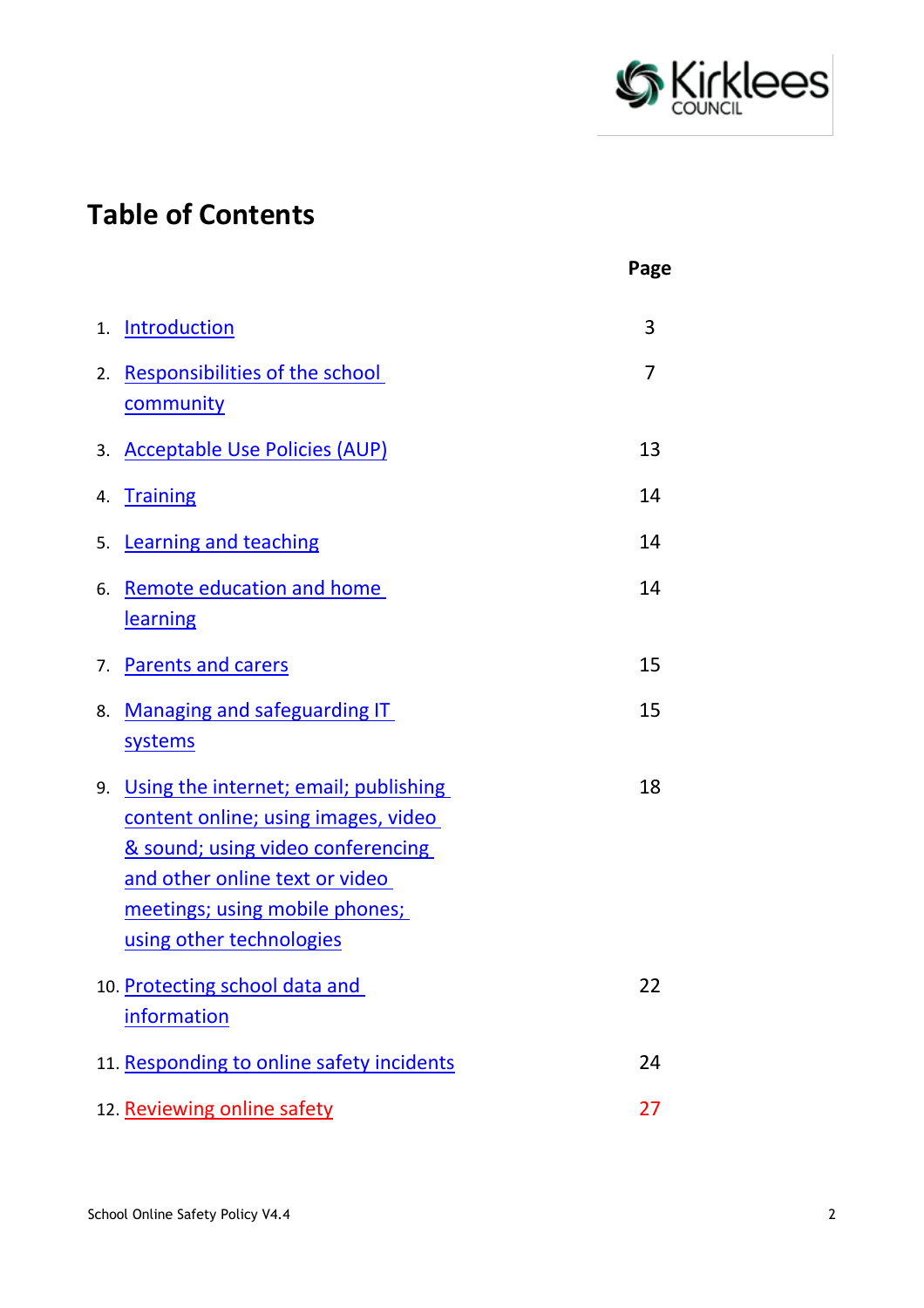

#### **2021 updates are shown in red.**

## <span id="page-2-0"></span>**1.Introduction**

This online safety policy recognises the commitment of our school to keeping staff and pupils safe online and acknowledges its part in the school's overall safeguarding policies and procedures. It shows our commitment to meeting the requirement to keep pupils safe when using technology. We believe the whole school community can benefit from the opportunities provided by the internet and other technologies used in everyday life. The online safety policy supports this by identifying the risks and the steps we are taking to avoid them. The breadth of issues classified within online safety is considerable, but can be categorised into four areas of risk:

- content: being exposed to illegal, inappropriate or harmful content, for example: pornography, fake news, racism, misogyny, self-harm, suicide, anti-Semitism, radicalisation and extremism.
- contact: being subjected to harmful online interaction with other users; for example: peer to peer pressure, commercial advertising and adults posing as children or young adults with the intention to groom or exploit them for sexual, criminal, financial or other purposes'.
- conduct: personal online behaviour that increases the likelihood of, or causes, harm; for example, making, sending and receiving explicit images (e.g consensual and non-consensual sharing of nudes and semi-nudes and/or pornography, sharing other explicit images and online bullying; and
- commerce risks such as online gambling, inappropriate advertising, phishing and or financial scams. If you feel your pupils, students or staff are at risk, please report it to the Anti-Phishing Working Group.

(DfE Keeping Children Safe in Education 2021)

This policy shows our commitment to developing a set of safe and responsible behaviours that will enable us to reduce the risks whilst continuing to benefit from the opportunities. We wish to ensure that all members of the school community are aware that unlawful or unsafe behaviour is unacceptable and that, where necessary disciplinary or legal action will be taken. We aim to minimise the risk of misplaced or malicious allegations being made against adults who work with pupils.

Our expectations for responsible and appropriate conduct are set out in our Acceptable Use Policies (AUP) which we expect all staff and pupils to follow.

As part of our commitment to online safety we also recognise our obligation to implement a range of security measures to protect the school network and facilities from attack, compromise and inappropriate use and to protect school data and other information assets from loss or inappropriate use.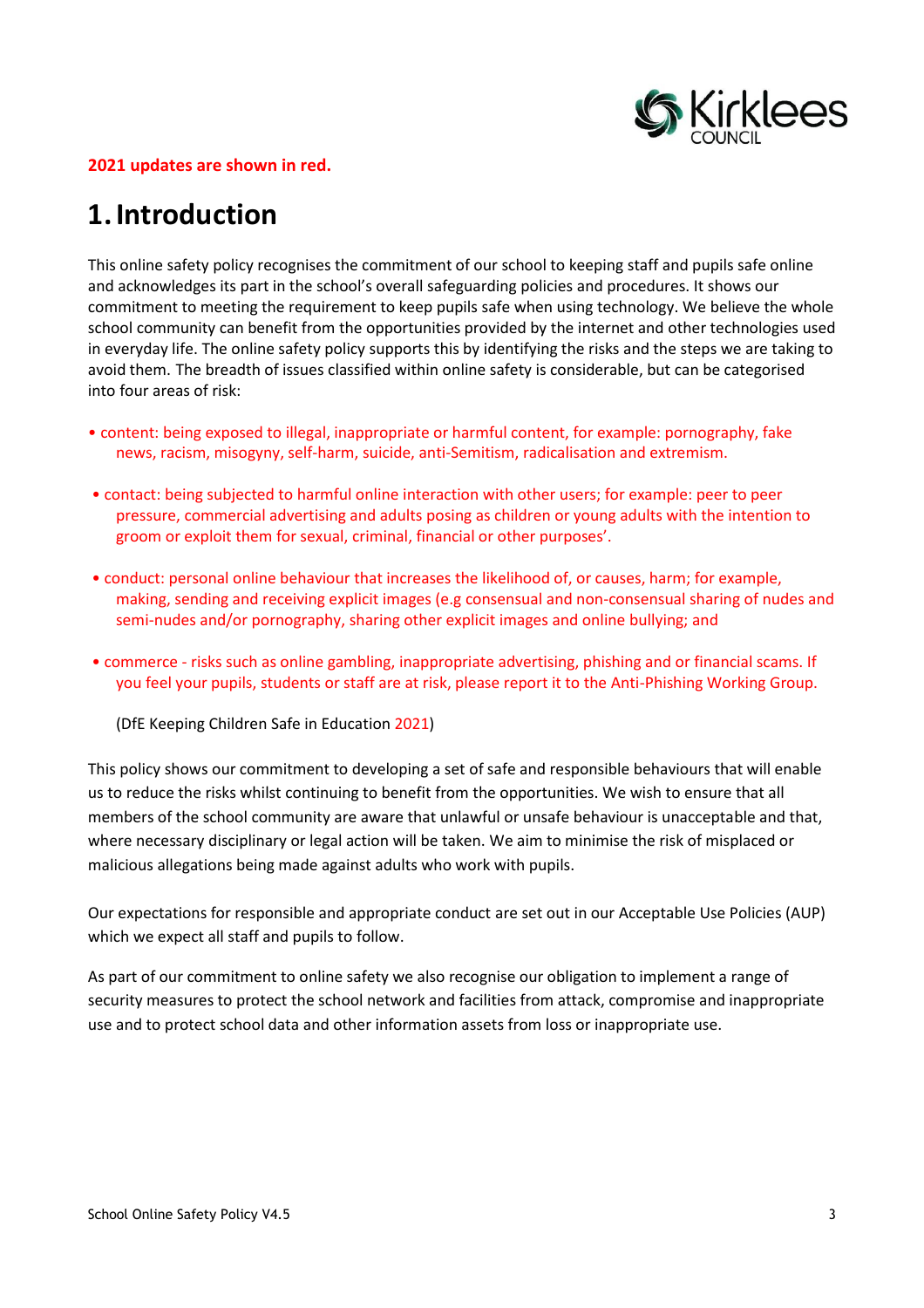

#### **The scope of this policy**

- This policy applies to the whole school community including the Senior Leadership Team (SLT), Governing Body (GB), all staff employed directly or indirectly by the school, volunteers, visitors and all pupils.
- The Senior Leadership Team and school governors will ensure that any relevant or new legislation that may impact upon the provision for online safety within school will be reflected within this policy.
- The Education and Inspections Act 2006 empowers head teachers, to such extent as is reasonable, to regulate the behaviour of pupils when they are off the school site and empowers members of staff to impose disciplinary penalties for inappropriate behaviour. This is pertinent to incidents of online bullying, or other online safety related incidents covered by this policy, which may take place out of school, but is linked to membership of the school.
- The Education Act 2011 gives the school the power to confiscate and search the contents of any mobile device if the Headteacher believes it contains any material that could be used to bully or harass others.
- The school will clearly detail its management of incidents within this policy, associated behaviour and anti-bullying policies and will, where known, inform parents and carers of incidents of inappropriate online behaviour that take place out of school.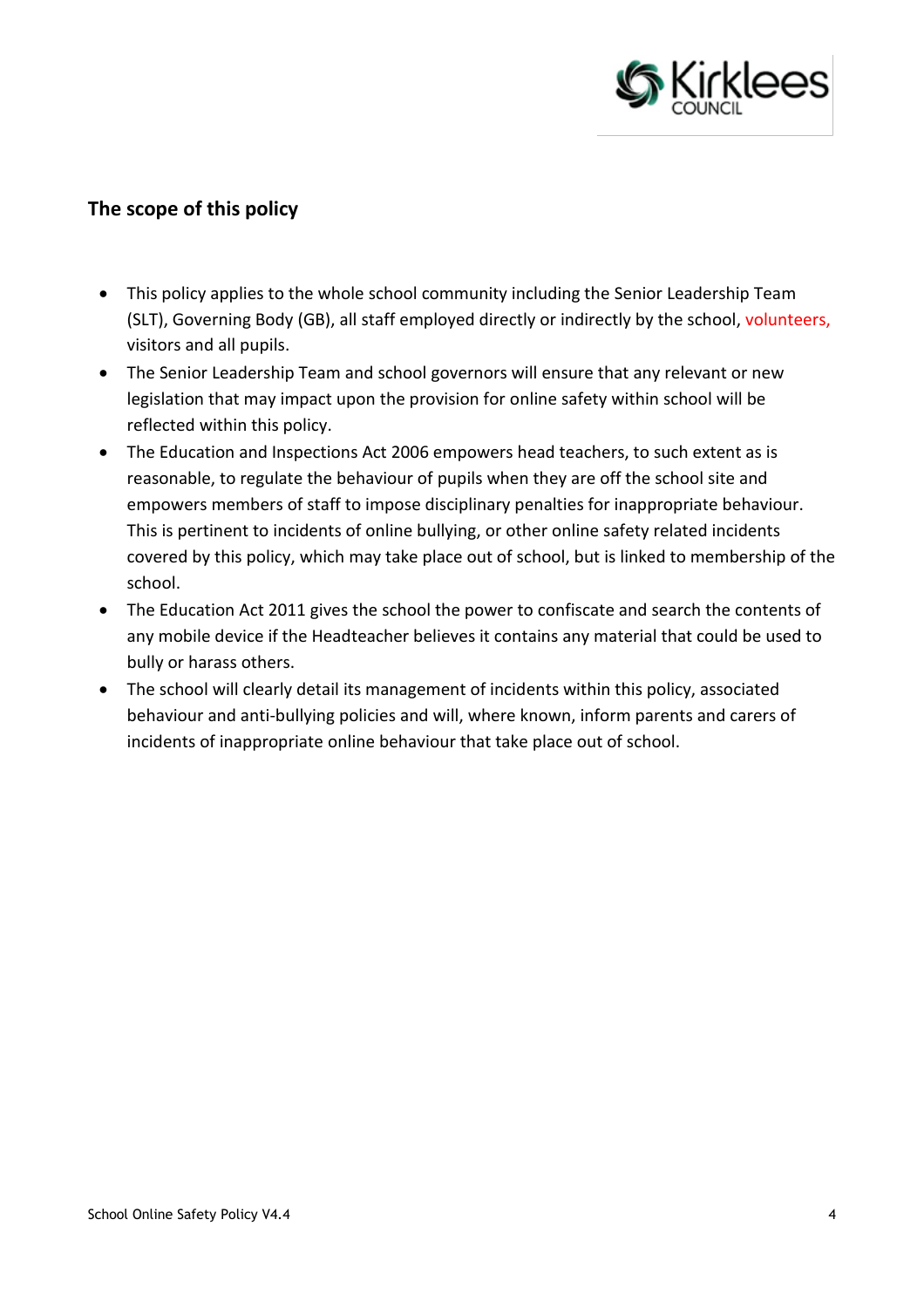

#### **The person in school taking on the role of Designated Safeguarding Lead (DSL) is Miss C Barlow**

**The person in school taking on the role of Online Safety lead is Mr R Olbison**

**The Governor with an overview of Online Safety matters is Mr P Jones as part of Safeguarding**

**This Online Safety policy was created by Miss C Barlow**

**The following groups were consulted during the creation of this Online Safety policy: all school staff and governors**

**The policy was completed on: 22/10/21**

**The policy was approved by the governing body on 11/11/21**

**The policy is due for review no later than: November 2022**

#### **Implementation of the policy**

- The Senior Leadership Team will ensure all members of school staff are aware of the contents of the school Online Safety Policy and the use of any new technology within school.
- All staff, pupils, occasional and external users of our school ICT equipment will sign the relevant Acceptable Use Policies
- All amendments will be published and awareness sessions will be held for all members of the school community.
- Online safety will be taught as part of the curriculum in an age-appropriate way to all pupils.
- Online safety posters will be prominently displayed around the school.
- The Online Safety Policy will be made available to parents, carers and others via the school website or other online learning tools/apps.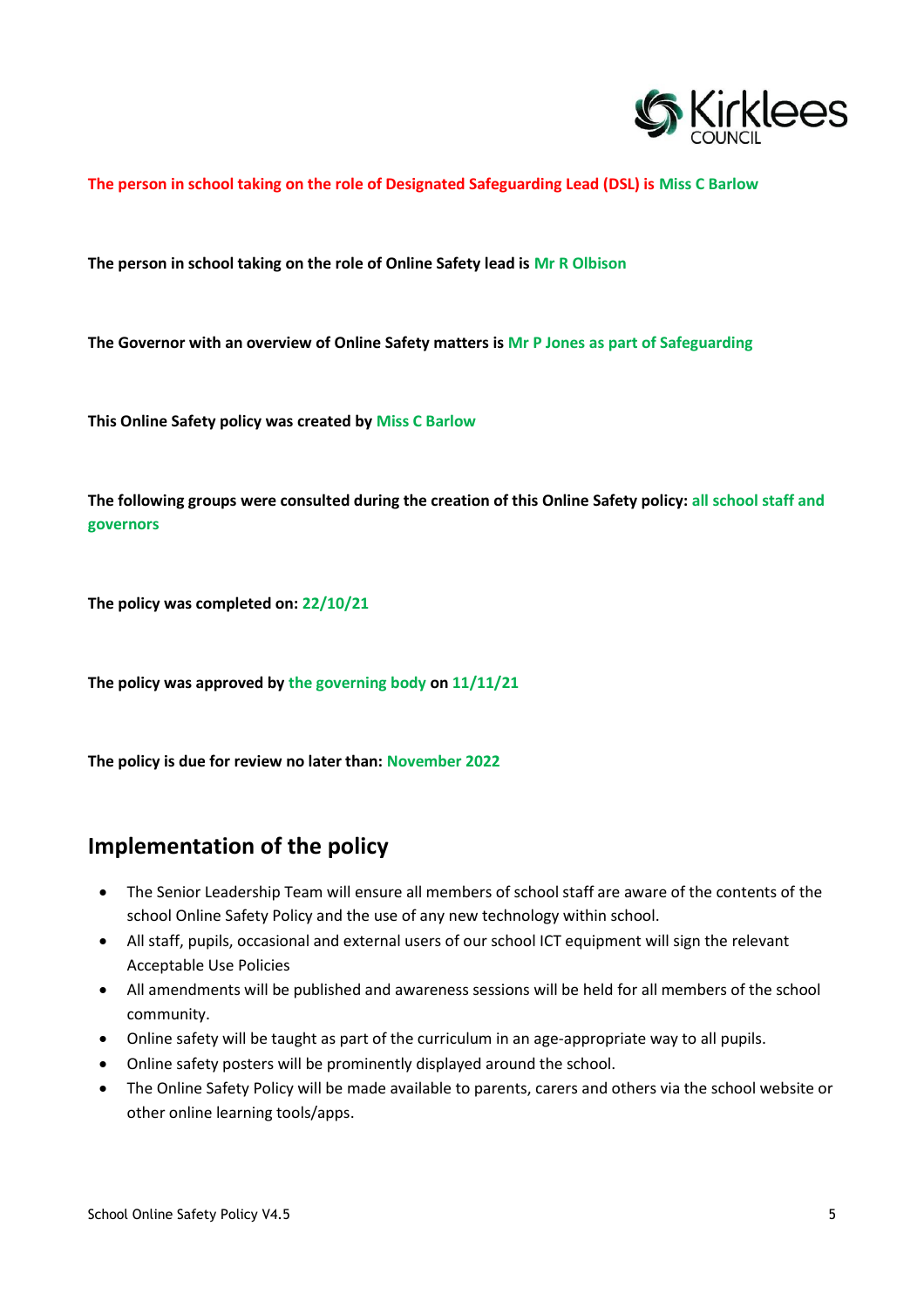

#### **The following local and national guidance are acknowledged and included as part of our Online Safety Policy:**

#### **1. Kirklees LSCP Guidance**

**[The Kirklees Safeguarding Children's](https://www.kirkleessafeguardingchildren.co.uk/procedures-local-protocols-and-guidance/) Partnership Procedures and Guidance**

Kirklees Safeguarding procedures will be followed where an online safety issue occurs which gives rise to any concerns related to child protection. In particular we acknowledge the specific guidance in:

**Section 1.4.5 [Child Abuse and Information Communication Technology](https://westyorkscb.proceduresonline.com/p_ca_information.html)**

This section of the Kirklees Safeguarding procedures covers awareness of, and response to, issues related to child abuse and the internet. In particular we note and will follow the advice given in the following section:

#### **Section 7 Actions to be taken where an Employee has Concerns about a Colleague**

This provides guidance on the action to be taken if an employee has either information or reason to suspect that a colleague is accessing indecent images of children.

#### **2. Government Guidance**

**[Keeping Children Safe in Education \(DfE 2021\)](https://assets.publishing.service.gov.uk/government/uploads/system/uploads/attachment_data/file/1007260/Keeping_children_safe_in_education_2021.pdf)** with particular reference to Annex D Online Safety

**[Teaching Online Safety in School](https://www.gov.uk/government/publications/teaching-online-safety-in-schools)** (DfE 2019)

**[The Prevent Duty: for schools and childcare providers](https://www.gov.uk/government/publications/protecting-children-from-radicalisation-the-prevent-duty)** (DfE 2015)

**[Revised Prevent Duty Guidance for England and Wales](https://www.gov.uk/government/publications/prevent-duty-guidance)** (Home Office 2015)

**[How social media is used to encourage travel to Syria and Iraq -](https://www.gov.uk/government/publications/the-use-of-social-media-for-online-radicalisation) Briefing note for schools** (DfE 2015)

**[Cyberbullying: Advice for Headteachers and School Staff](https://www.gov.uk/government/publications/preventing-and-tackling-bullying)** (DfE 2014)

**[Sharing nudes and semi-nudes: advice for education settings working with children and young people](https://www.gov.uk/government/publications/sharing-nudes-and-semi-nudes-advice-for-education-settings-working-with-children-and-young-people)** (DfE 2020)

**[Sexual violence and sexual harassment between children in schools and colleges](https://www.gov.uk/government/publications/sexual-violence-and-sexual-harassment-between-children-in-schools-and-colleges?utm_medium=email&utm_campaign=govuk-notifications&utm_source=f6163241-1ba6-436c-8010-ab59b7e4c7d5&utm_content=daily)** (DfE 2021)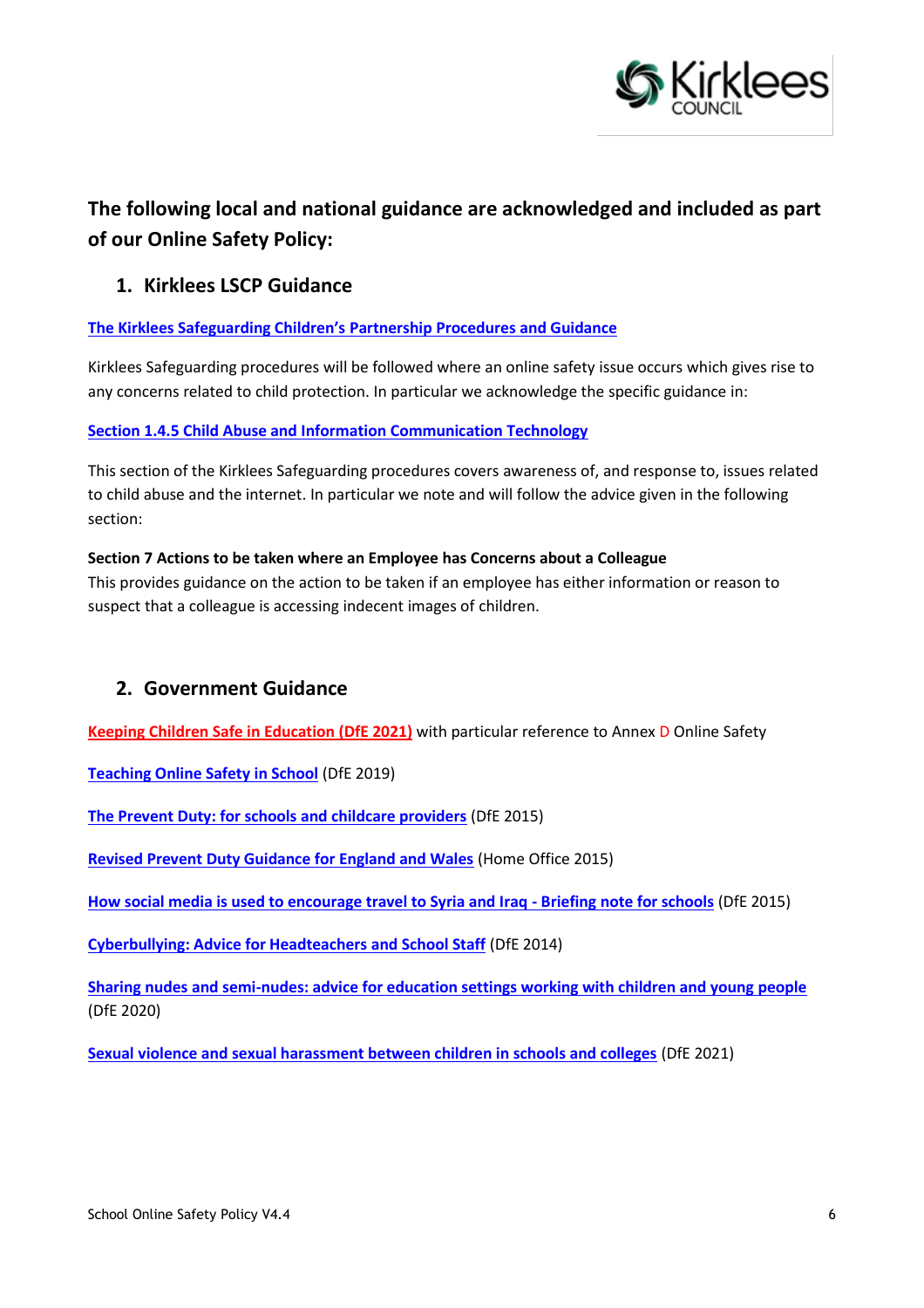

#### **3. [Kirklees Learning Service Guidance](http://www2.kirklees.gov.uk/childrenandfamilies/teachersAndGovernors/curriculum/eSafety/policyGuidance.shtml)**

The following Kirklees guidance documents are included as part of this Online Safety Policy:

**Kirklees Electronic Communications Guidance for School Staff**

#### **4. Other Guidance**

**[Appropriate Filtering for Education Settings](http://www.saferinternet.org.uk/advice-and-resources/teachers-and-professionals/appropriate-filtering-and-monitoring)** (UK Safer Internet Centre)

**[Appropriate Monitoring for Schools](http://www.saferinternet.org.uk/advice-and-resources/teachers-and-professionals/appropriate-filtering-and-monitoring)** (UK Safer Internet Centre)

## <span id="page-6-0"></span>**2.Responsibilities of the School Community**

We believe that online safety is the responsibility of the whole school community and that everyone has their part to play in ensuring all members of the community are able to benefit from the opportunities that technology provides for learning and teaching. The following responsibilities demonstrate how each member of the community will contribute.

#### **The senior leadership team accepts the following responsibilities:**

- The headteacher and governing body will take ultimate responsibility for the online safety of the school community
- Appoint a senior member of staff to the role of designated safeguarding lead (DSL) to take lead responsibility for safeguarding and child protection (including online safety)
- [Identify a person (the online safety lead) to take day to day responsibility for online safety; provide them with training; monitor and support them in their work] Please note this is an optional additional role to the DSL to add capacity, and does not replace the DSL online safety duties outlined in Keeping Children Safe in Education 2021
- Ensure adequate technical support is in place to maintain a secure ICT system
- Ensure policies and procedures are in place to ensure the integrity of the school's information and data assets
- Ensure liaison with the governors
- Develop and promote an online safety culture within the school community
- Ensure that all staff, pupils and other users agree to the Acceptable Use Policy and that new staff have online safety included as part of their induction procedures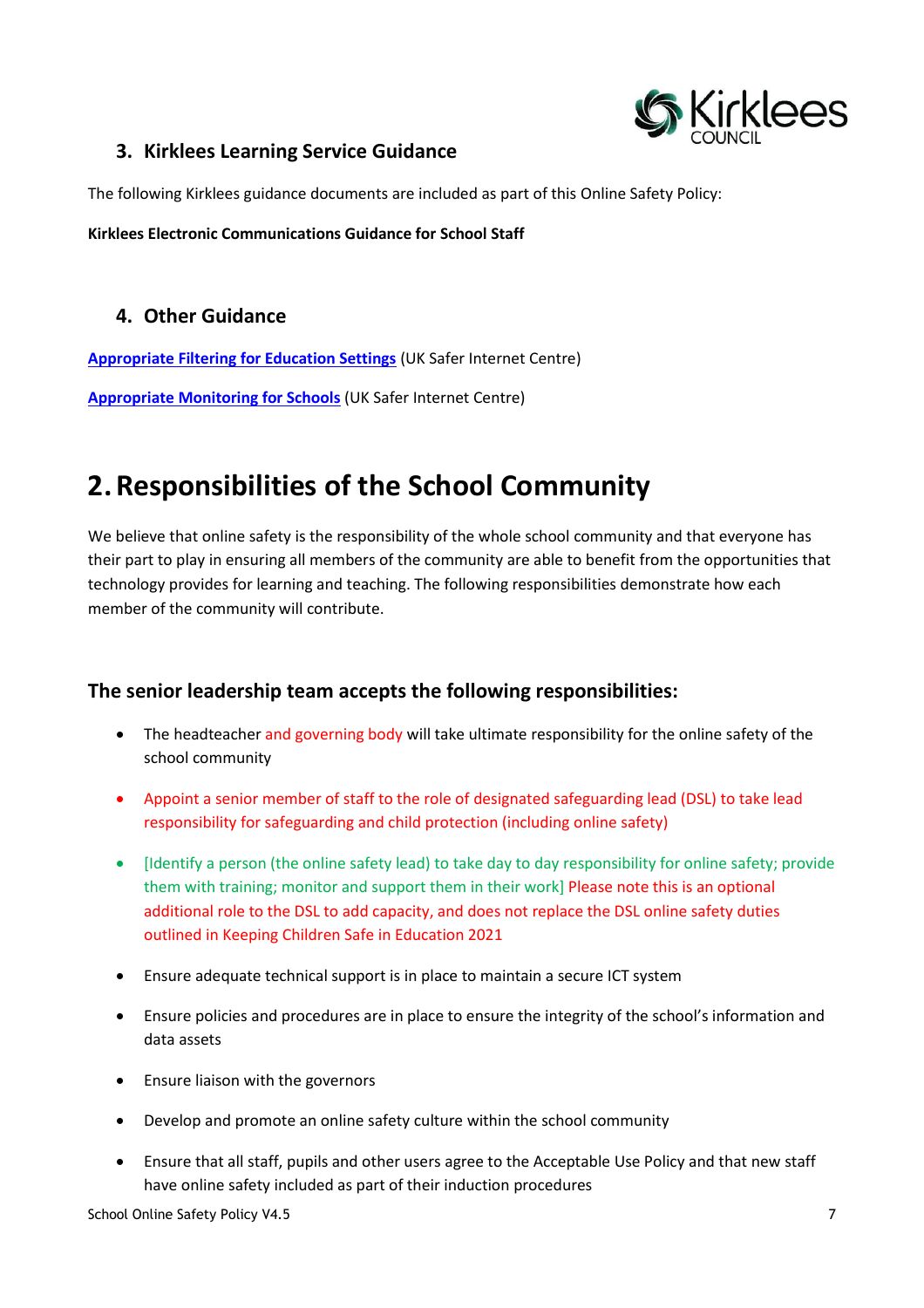

- Make appropriate resources, training and support available to all members of the school community to ensure they are able to carry out their roles effectively with regard to online safety
- Receive and regularly review online safety incident logs; ensure that the correct procedures are followed should an online safety incident occur in school and review incidents to see if further action is required

#### **Responsibilities of the Designated Safeguarding Lead (DSL)**

Review this role alongside the online safety lead role (if relevant) to ensure it matches the responsibilities in your school:

- Be the first point of contact in school on all online safety matters
- Be aware of and understand the risks to young people from online activities such as grooming for sexual exploitation, sexting, online bullying, radicalisation and others.
- Attend regular training and updates on online safety issues. Stay up to date through use of online communities, social media and relevant websites/newsletters.
- Ensure delivery of an appropriate level of training in online safety issues
- Create and maintain online safety policies and procedures
- Ensure that staff and pupils know the procedure to follow should they encounter any material or communication that makes them feel uncomfortable and how to report an online safety incident
- Liaise with the Local Authority, the Local Safeguarding Children's Partnership and other relevant agencies as appropriate
- Understand and raise awareness of the issues and risks surrounding the sharing of personal or sensitive information.
- Raise awareness of the particular issues which may arise for vulnerable pupils in the school's approach to online safety ensuring that staff know the correct child protection procedures to follow.

#### **Responsibilities of the Online Safety Lead**

Review this role alongside the DSL role to ensure it matches the responsibilities in your school:

- Promote an awareness and commitment to online safety throughout the school
- Take day to day responsibility for online safety within the school reporting to the DSL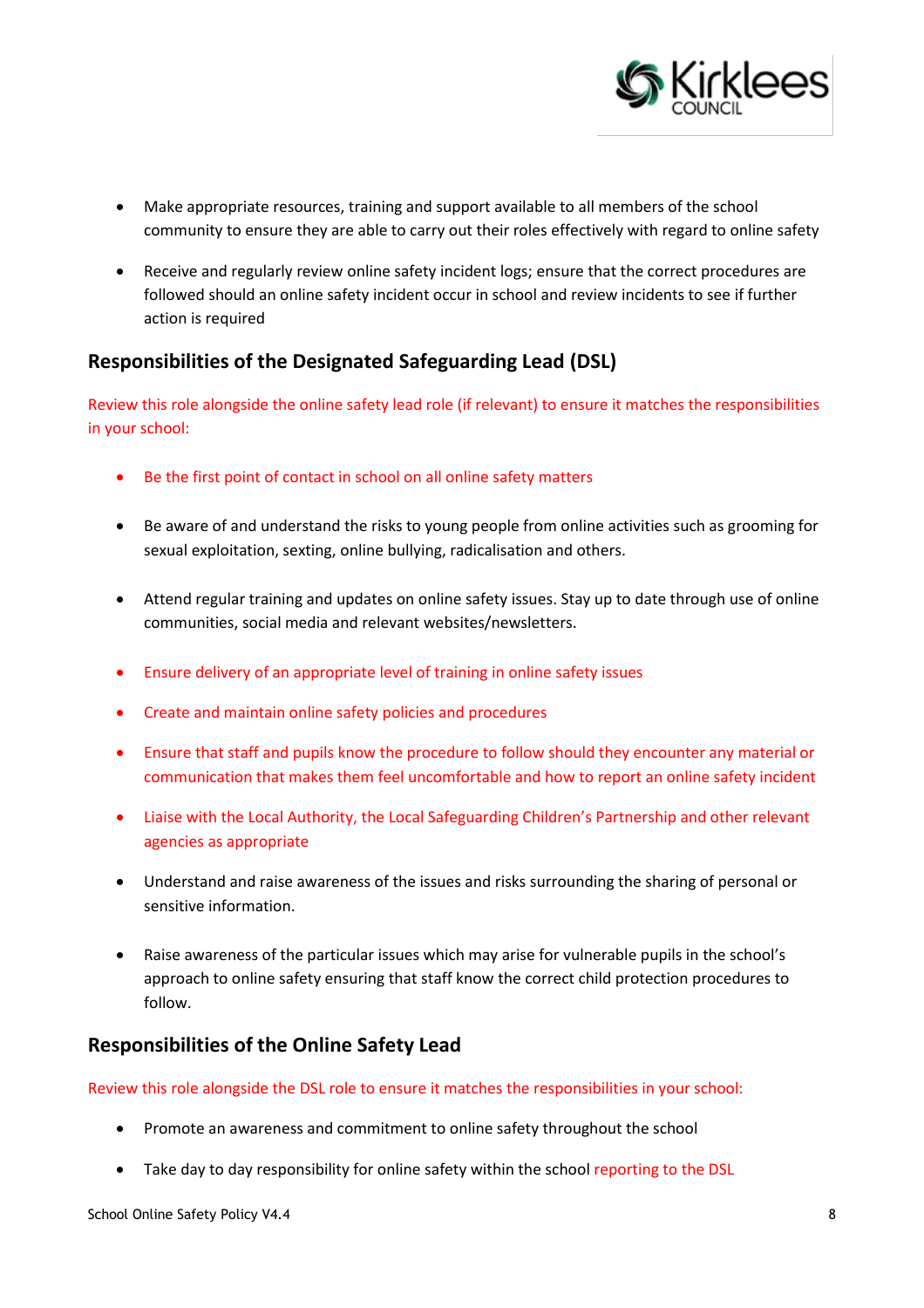Lead the school online safety team and/or liaise with technical staff on online safety issues



- Develop an understanding of current online safety issues, guidance and appropriate legislation through regular training
- Ensure that online safety education is embedded across the curriculum
- Ensure that online safety is promoted to parents and carers
- Ensure that any person who is not a member of school staff , who makes use of the school ICT equipment in any context, is made aware of the Acceptable Use Policy
- Monitor and report on online safety issues to the DSL, online safety group, the leadership team and the safeguarding/online safety governor as appropriate
- Ensure an online safety incident log is kept up to date
- Ensure that good practice guides for online safety are displayed in classrooms and around the school
- To promote the positive use of technologies and the internet
- To ensure that the school Online Safety Policy and Acceptable Use Policies are reviewed at prearranged time intervals.

#### **Responsibilities of all Staff**

- Read, understand and help promote the school's online safety policies and guidance
- Read, understand and adhere to the staff AUP
- Take responsibility for ensuring the safety of sensitive school data and information
- Develop and maintain an awareness of current online safety issues, legislation and guidance relevant to their work
- Maintain a professional level of conduct in their personal use of technology at all times
- Ensure that all digital communication with pupils is on a professional level and only through school based systems, **NEVER** through personal email, text, mobile phone, social network or other online medium
- Embed online safety messages in learning activities where appropriate
- Supervise pupils carefully when engaged in learning activities involving technology
- Ensure that pupils are told what to do should they encounter any material or receive a communication which makes them feel uncomfortable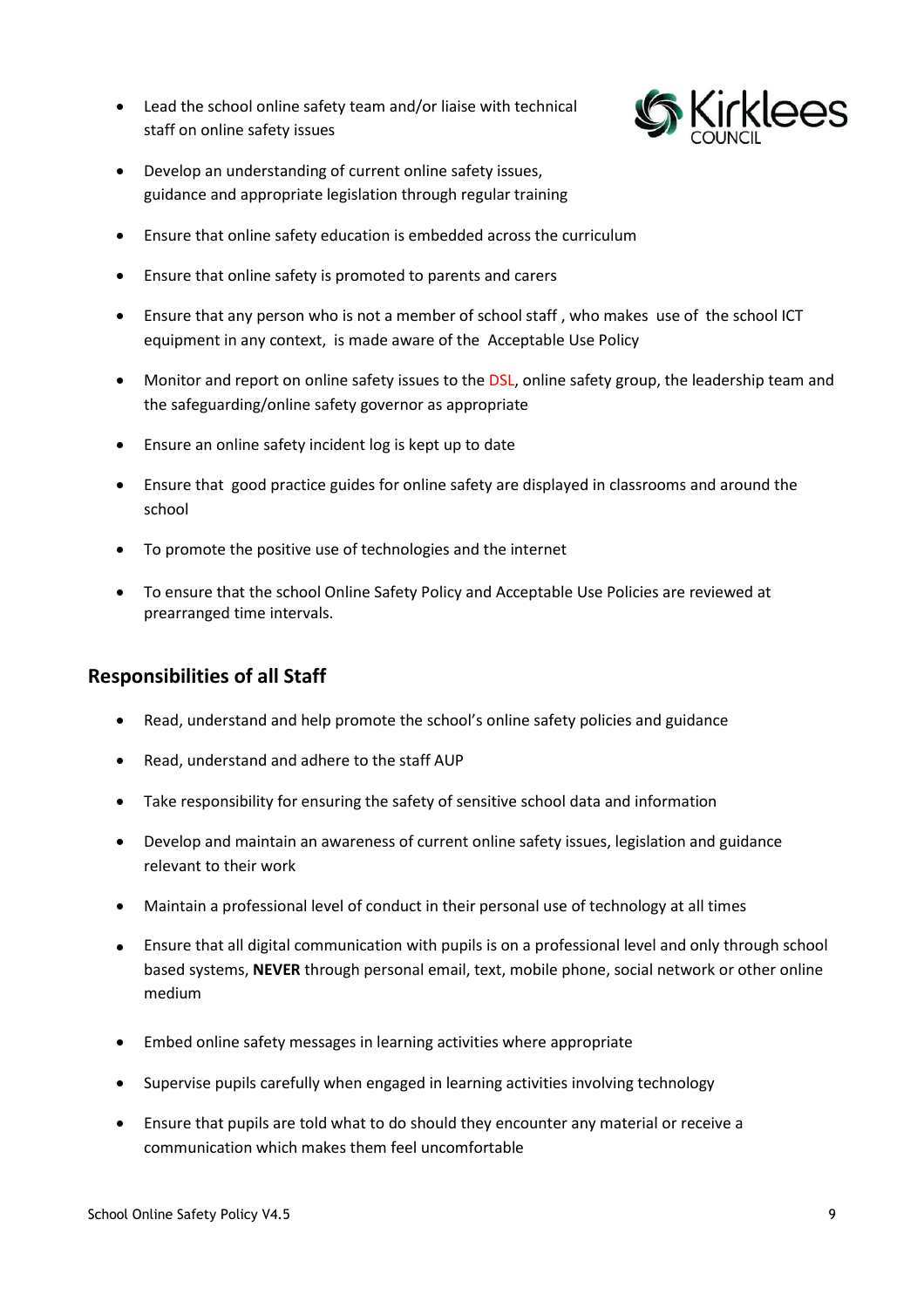

- Report all online safety incidents which occur in the appropriate log and/or to their line manager
- Respect, and share with pupils the feelings, rights, values and intellectual property of others in their use of technology in school and at home

#### **Additional Responsibilities of Technical Staff**

- Support the school in providing a safe technical infrastructure to support learning and teaching
- Ensure appropriate technical steps, including filtering and monitoring, are in place to safeguard the security of the school IT system, sensitive data and information. Review these regularly to ensure they are up to date
- Ensure that provision exists for misuse detection and detection and prevention of malicious attack
- At the request of the Leadership Team conduct periodic checks on files, folders, email, internet use and other digital content to ensure that the Acceptable Use Policy is being followed
- Report any online safety related issues that come to their attention to the DSL, online safety lead and/or senior leadership team
- Ensure that procedures are in place for new starters and leavers to be correctly added to and removed from all relevant electronic systems, including password management
- Ensure that suitable access arrangements are in place for any external users of the schools IT equipment
- Liaise with the local authority, internet providers and others as necessary on online safety issues
- Document all technical procedures and review them for accuracy at appropriate intervals
- Ensure appropriate backup procedures exist so that critical information and systems can be recovered in the event of a disaster

#### **Responsibilities of Pupils**

- Read, understand and adhere to the pupil AUP and follow all safe practice guidance
- Take responsibility for their own and each others' safe and responsible use of technology wherever it is being used, including judging the risks posed by the personal technology owned and used by them outside of school
- Ensure they respect the feelings, rights, values and intellectual property of others in their use of technology in school and at home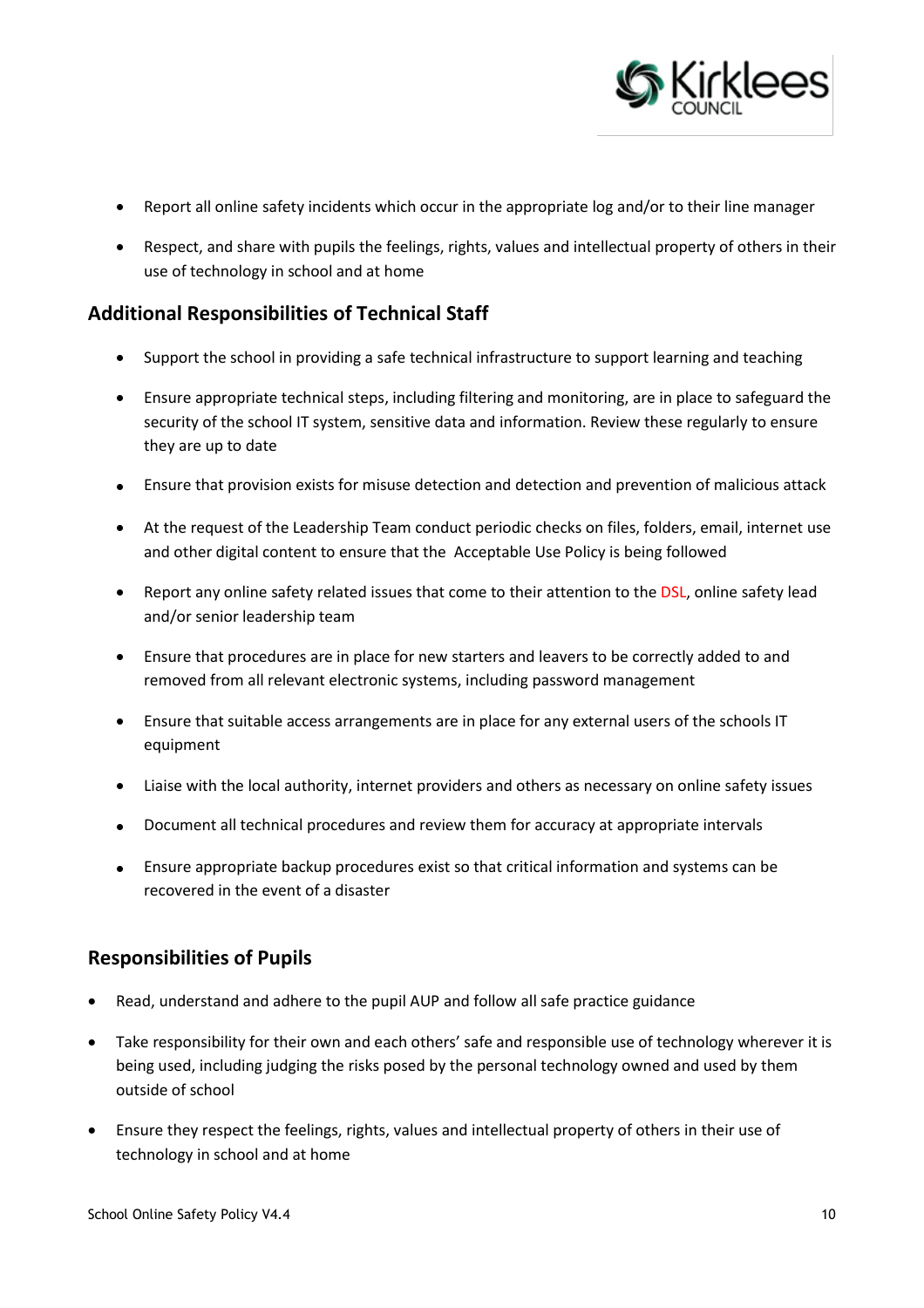Understand what action should be taken if they feel worried, uncomfortable, vulnerable or at risk whilst using technology, or if they know of someone to whom this is happening



- Report all online safety incidents to appropriate members of staff
- Discuss online safety issues with family and friends in an open and honest way
- To know, understand and follow school policies on the use of mobile phones, digital cameras and handheld devices
- To know, understand and follow school policies regarding online bullying

#### **Responsibilities of Parents and Carers**

- Help and support the school in promoting online safety
- Read, understand and promote the pupil AUP with their children
- Discuss online safety concerns with their children, show an interest in how they are using technology, and encourage them to behave safely and responsibly when using technology
- Consult with the school if they have any concerns about their child's use of technology
- To agree to and sign the home-school agreement which clearly sets out the use of photographic and video images of pupils
- To agree to and sign the home-school agreement containing a statement regarding their personal use of social networks in relation the school :

*We will support the school approach to online safety and not deliberately post comments or upload any images, sounds or text that could upset or offend any member of the school community or bring the school into disrepute.* 

#### **Responsibilities of the Governing Body**

- Read, understand, contribute to and promote the school's online safety policies and guidance as part of the school's overarching safeguarding procedures
- Support the work of the school in promoting and ensuring safe and responsible use of technology in and out of school, including encouraging parents to become engaged in online safety awareness
- To have an overview of how the school IT infrastructure provides safe access to the internet and the steps the school takes to protect personal and sensitive data
- Ensure appropriate funding and resources are available for the school to implement the online safety strategy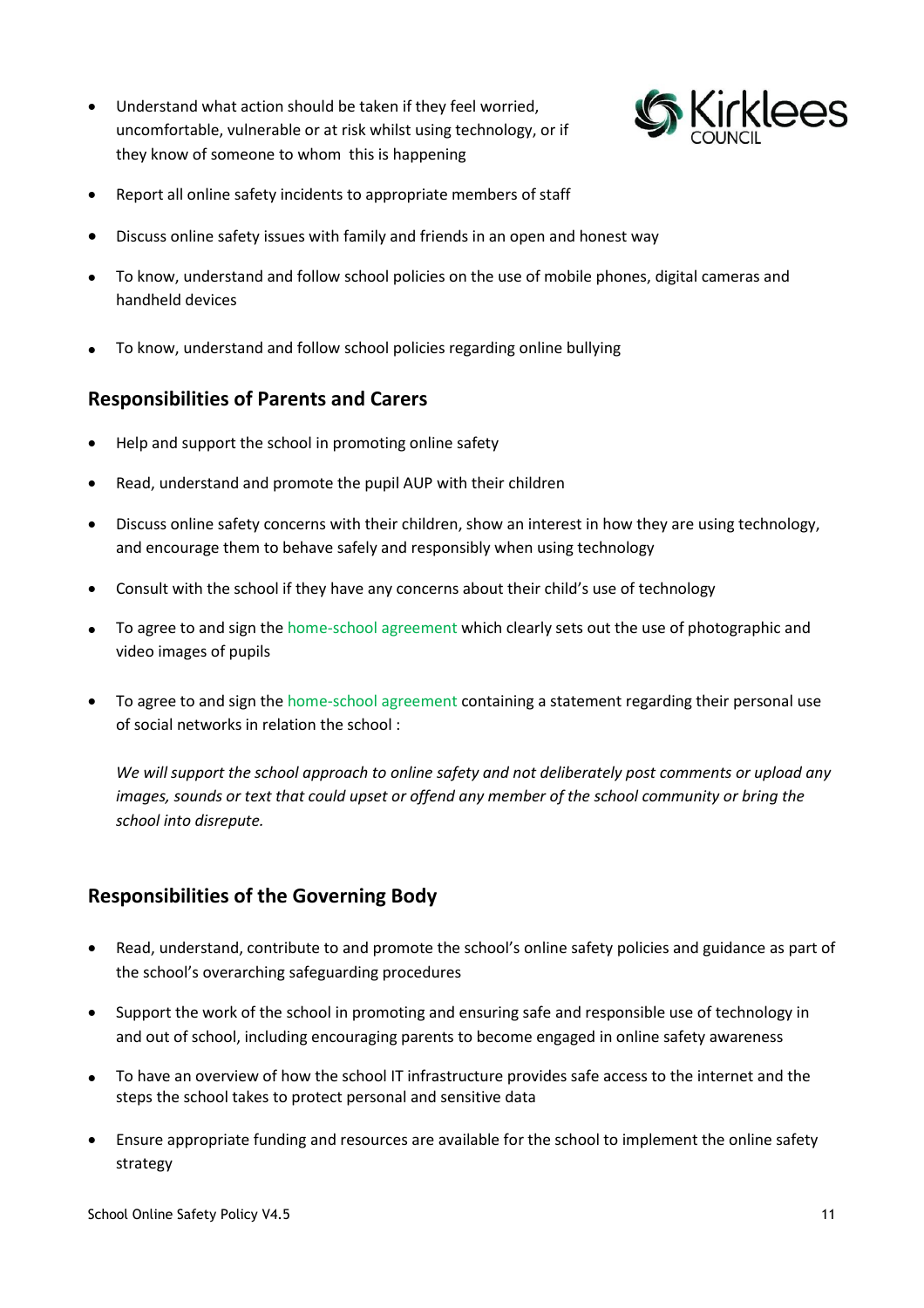

#### **Responsibility of any external users of the school systems e.g. adult or community education groups; breakfast or after school club**

- Take responsibility for liaising with the school on appropriate use of the school's IT equipment and internet, including providing an appropriate level of supervision where required
- Ensure that participants follow agreed Acceptable Use Procedures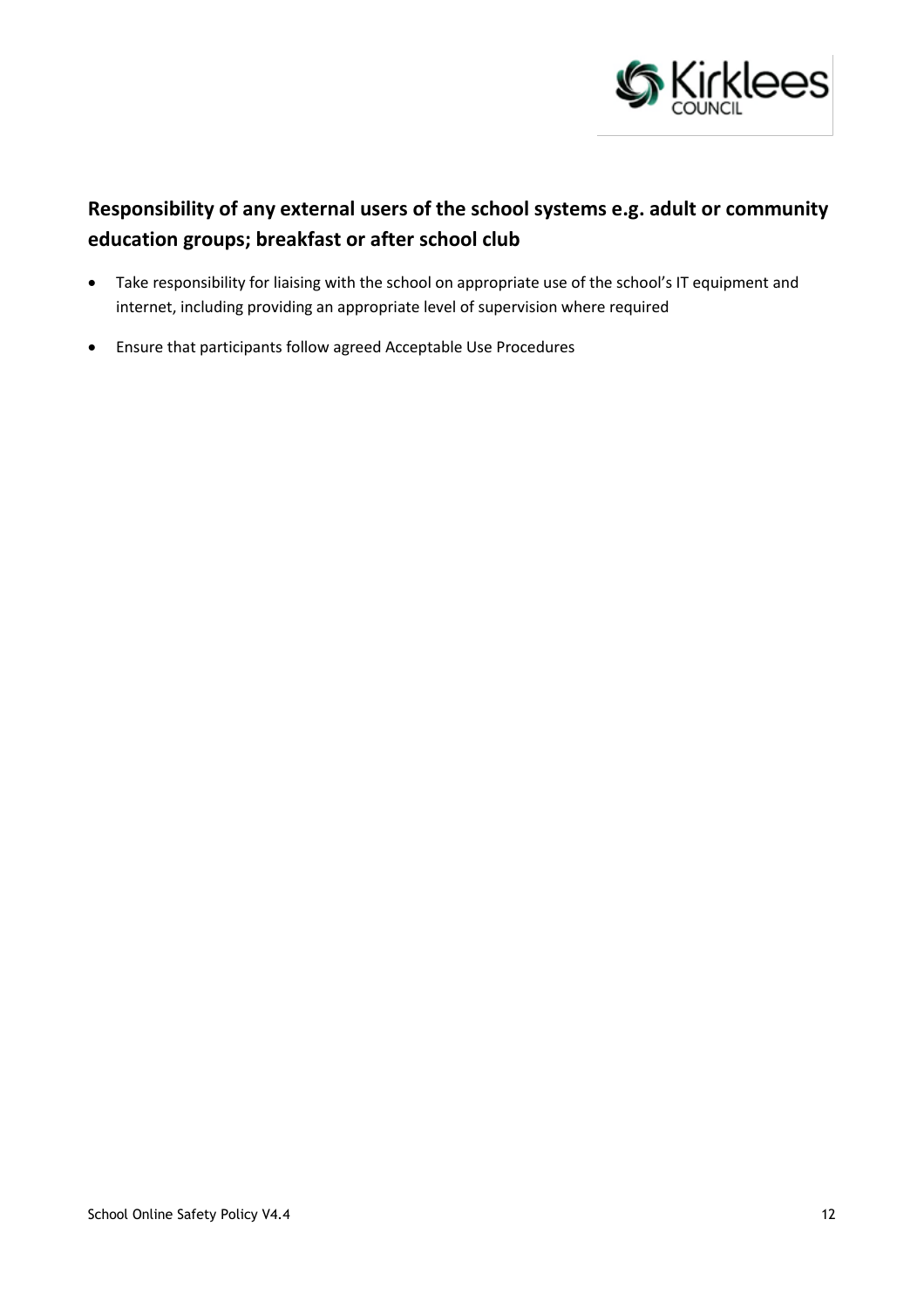

## <span id="page-12-0"></span>**3.Acceptable Use Policies**

School has a number of AUPs for different groups of users.

These are shared with all users yearly and staff and pupils will be expected to agree to them and follow their guidelines. We will ensure that external groups and visitors to school who use our ICT facilities are made aware of the appropriate AUP.

#### **School Acceptable Use Policy documents**

| Staff                            |
|----------------------------------|
| <b>EYFS</b>                      |
| KS1                              |
| KS <sub>2</sub>                  |
| <b>Community Users</b>           |
| <b>Supply Staff and Visitors</b> |

*Remote Learning – to be agreed at the first online learning session of any period of remote learning*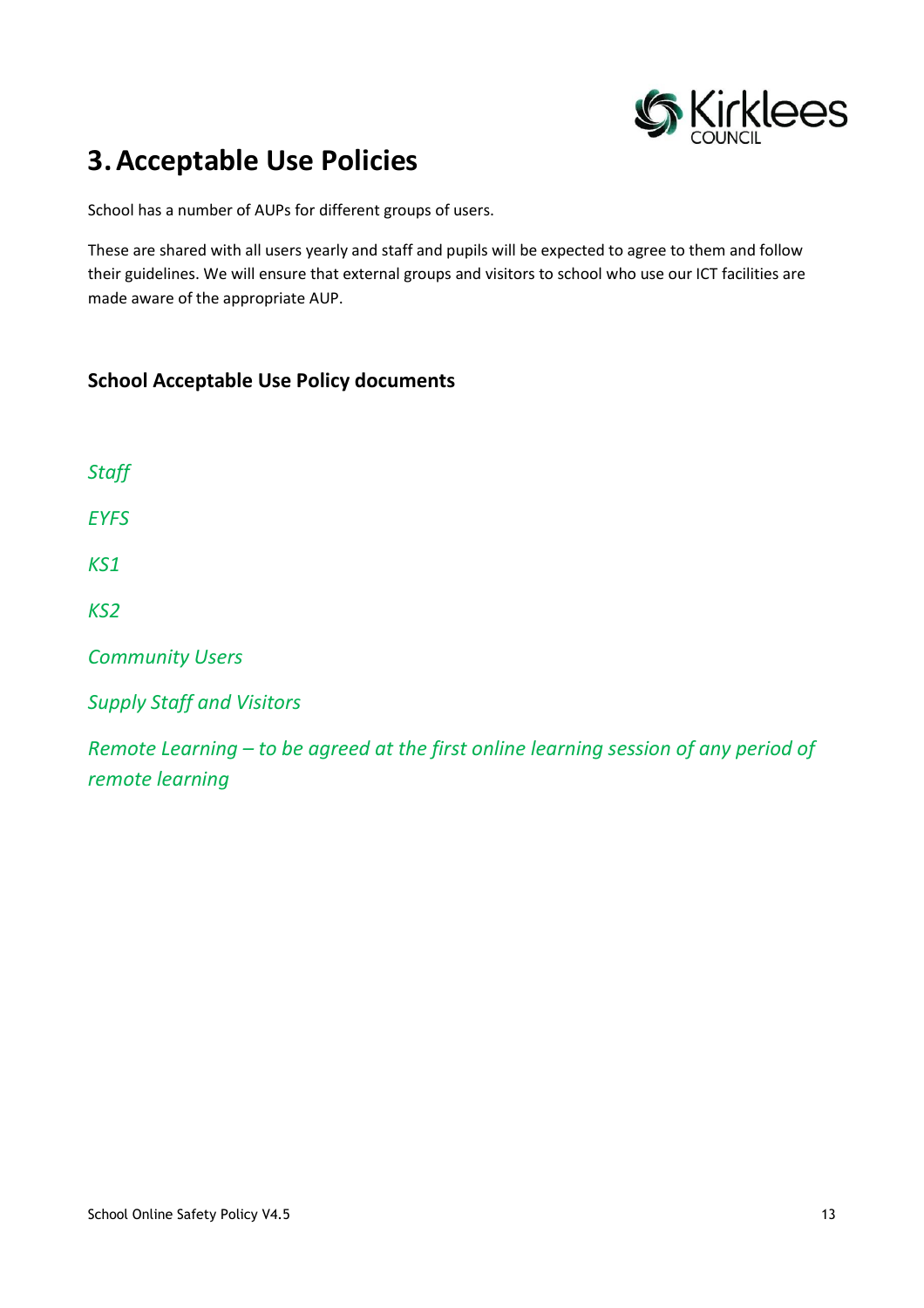

## <span id="page-13-0"></span>**4.Training**

Technology use changes at a fast pace, and we recognise the importance of regular staff training. All newly appointed staff will have online safety training at induction. The online safety lead will attend regular training updates as necessary, and keep up to date through online resources, newsletters and networks. All school staff will receive regular updates at least annually on risks to pupils online from the online safety lead, and attend online or external training as necessary.

## <span id="page-13-1"></span>**5. Learning and Teaching**

We believe that the key to developing safe and responsible behaviours online for everyone within our school community lies in effective education. We know that the internet and other technologies are embedded in our pupils' lives, not just in school but outside as well, and we believe we have a duty to help prepare our pupils to benefit safely from the opportunities that these present.

We deliver a planned and progressive scheme of work to teach online safety knowledge and understanding and to ensure that pupils have a growing understanding of how to manage the risks involved in online activity. Online safety is taught in specific Computing and PSHE/RSHE lessons and also embedded across the curriculum, with pupils being given regular opportunities to apply their skills.

We teach pupils how to search for information and to evaluate the content of websites for accuracy when using them in any curriculum area. Staff and pupils will be reminded that third party content should always be appropriately attributed so as not to breach copyright laws.

We discuss, remind or raise relevant online safety messages with pupils routinely wherever suitable opportunities arise. This includes the need to protect personal information and to consider the consequences their actions may have on others. Staff will model safe and responsible behaviour in their own use of technology during lessons.

We will remind pupils about the responsibilities to which they have agreed through the AUP.

Pupils will be made aware of where to seek advice or help if they experience problems when using the internet and related technologies.

## <span id="page-13-2"></span>**6.Remote education and home learning**

In response to the current pandemic the school uses the following online learning resources:

#### [Edit as appropriate – Zoom, Teams, Google Classroom, Frog, DBPrimary, pupil/parent email etc.]

These will continue to be used as necessary in circumstances where a child or group of children must quarantine or self-isolate, or when the school needs to close in an emergency for any reason. All Acceptable Use Policies will apply to school resources which are accessed in the home environment. An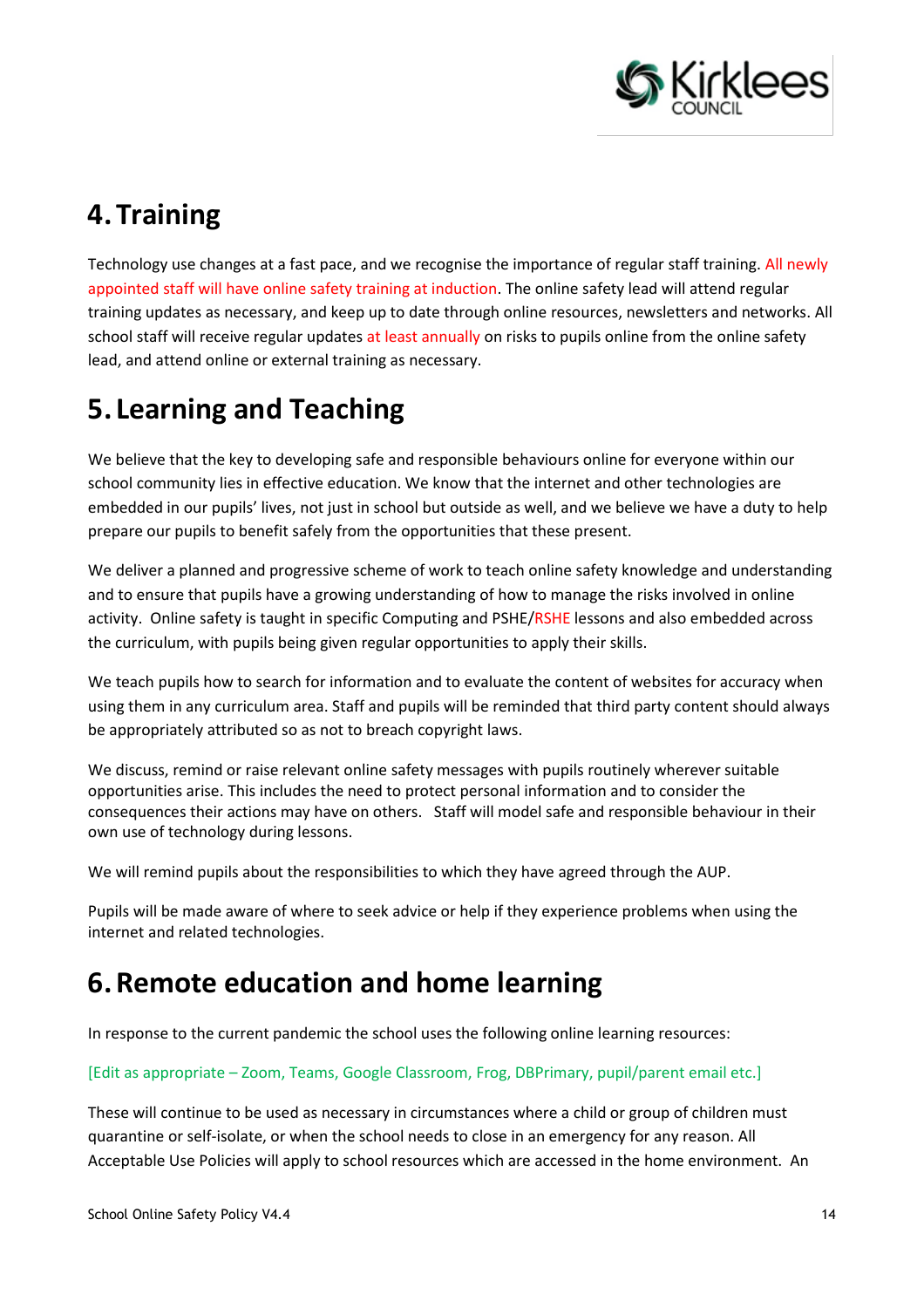additional Acceptable Use Policy will be used if remote education takes place which involves live online contact between teachers and pupils using a webcam or text messaging app/software.



The following DfE guidance will be used:

Safeguarding and [remote education during coronavirus \(COVID-19\),](https://www.gov.uk/guidance/safeguarding-and-remote-education-during-coronavirus-covid-19) DfE March 2021

## <span id="page-14-0"></span>**7.How parents and carers will be involved**

We believe it is important to help all our parents develop sufficient knowledge, skills and understanding to be able to help keep themselves and their children safe.

To achieve this we will offer opportunities for finding out more information through meetings, the school newsletter and website.

We will ask all parents to discuss the pupil's AUP with their child - children will discuss these as a class and sign them in school

[We also ask parents to sign the home school agreement which includes a statement about their use of social networks in situations where it could reflect on our school's reputation and on individuals within the school community.]

We request our parents to support the school in applying the Online Safety Policy.

## <span id="page-14-1"></span>**8.Managing and Safeguarding IT systems**

The school will ensure that access to the school IT system is as safe and secure as reasonably possible.

Servers and other key hardware or infrastructure are located securely with only appropriate staff permitted access. Servers, workstations and other hardware and software are kept updated as appropriate. A firewall is maintained and virus and malware protection is installed on all appropriate hardware and is kept active and up-to-date. Staff have virus protection installed on all laptops used for school activity.

All administrator or master passwords for school IT systems are kept secure and available to at least two members of staff e.g. head teacher and member of technical support.

The wireless network is protected by a secure log on which prevents unauthorized access. New users can only be given access by named individuals e.g. a member of technical support.

We do not allow anyone except technical staff to download and install software onto the network. Staff are allowed administrator rights to download software on school provided laptops.

#### **Filtering**

[*Refer to Appropriate Filtering for Education Settings (UK Safer Internet Centre) for further support with completing this section.]*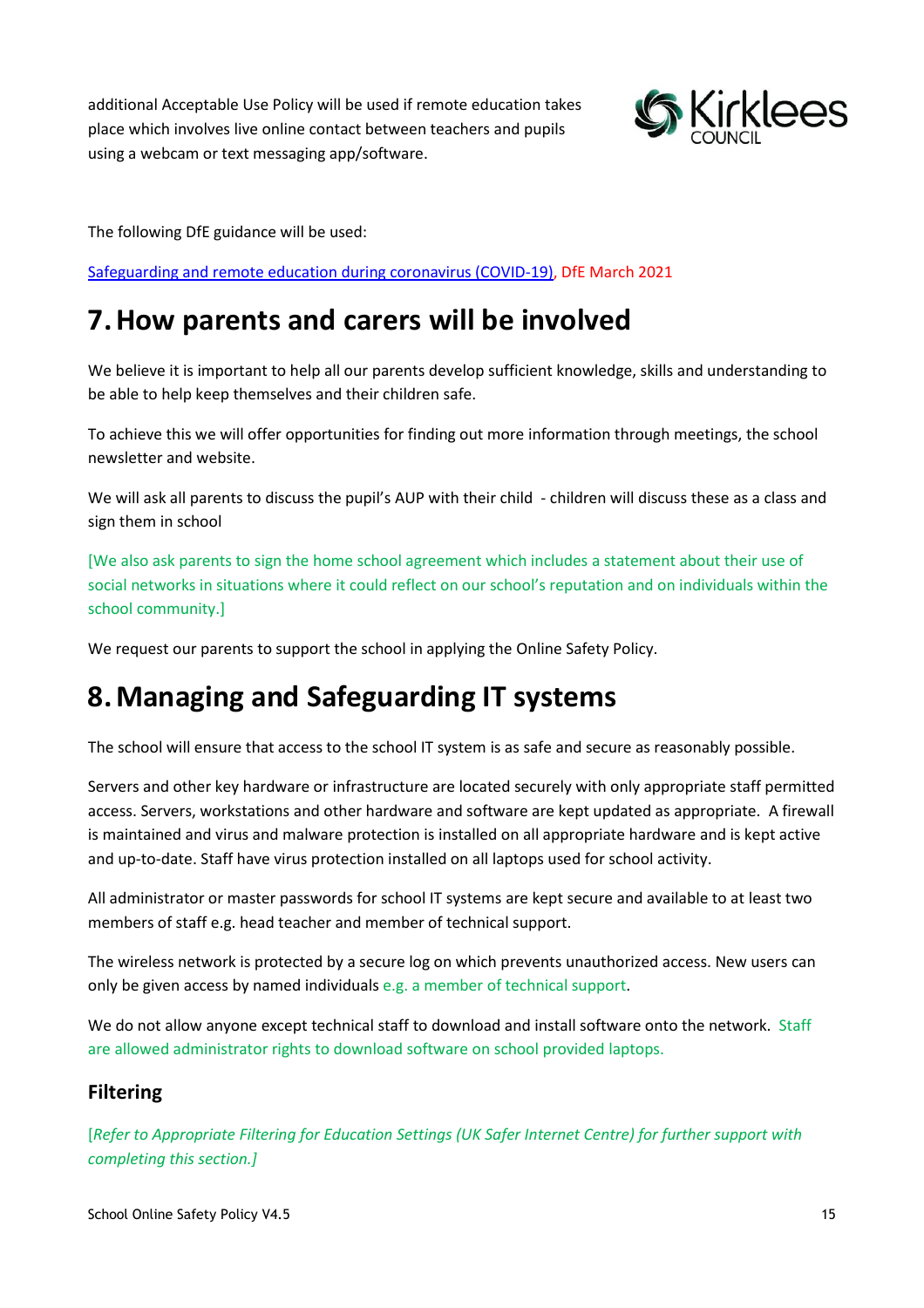

In order to be compliant with the Prevent Duty and Safeguarding Children in Education 2016, the school will:

- As part of the Prevent duty, carry out an annual assessment of the risk to pupils of exposure to extremist content in school
- Ensure that all reasonable precautions are taken to prevent access to illegal and extremist content. Web filtering of internet content is provided by Smoothwall; the provider is an IWF member and blocks access to illegal child abuse images and content. The provider filters the police assessed list of unlawful terrorist content produced on behalf of the home office. The school is satisfied that web filtering manages most inappropriate content including extremism, discrimination, substance abuse, pornography, piracy, copyright theft, self-harm and violence. (*Schools need to seek evidence and assurances of this from filtering providers).* However it is not possible to guarantee that access to unsuitable or inappropriate material will never occur and we believe it is important to build resilience in pupils in monitoring their own internet activity.
- Inform all users about the action they should take if inappropriate material is accessed or discovered on a computer. Deliberate access of inappropriate or illegal material will be treated as a serious breach of the AUP and appropriate sanctions taken.
- Expect teachers to check websites they wish to use prior to lessons to assess the suitability of content.
- Post notices in classrooms and around school as a reminder of how to seek help.

#### **Monitoring**

#### [Refer to Appropriate Monitoring for Schools (UK Safer Internet Centre) for further support with completing this section.]

In order to be compliant with the Prevent Duty and Keeping Children Safe in Education 2021, the school will:

 Use the findings of the annual Prevent risk assessment to put appropriate internet and network monitoring systems in place.

#### *[Select from and edit the following options to match your school arrangements]*

 Pupils are always supervised by staff while using the internet as this reduces the risk of exposure to extremist, illegal or inappropriate material; direct supervision also enables school staff to take swift action should such material be accessed either accidentally or deliberately.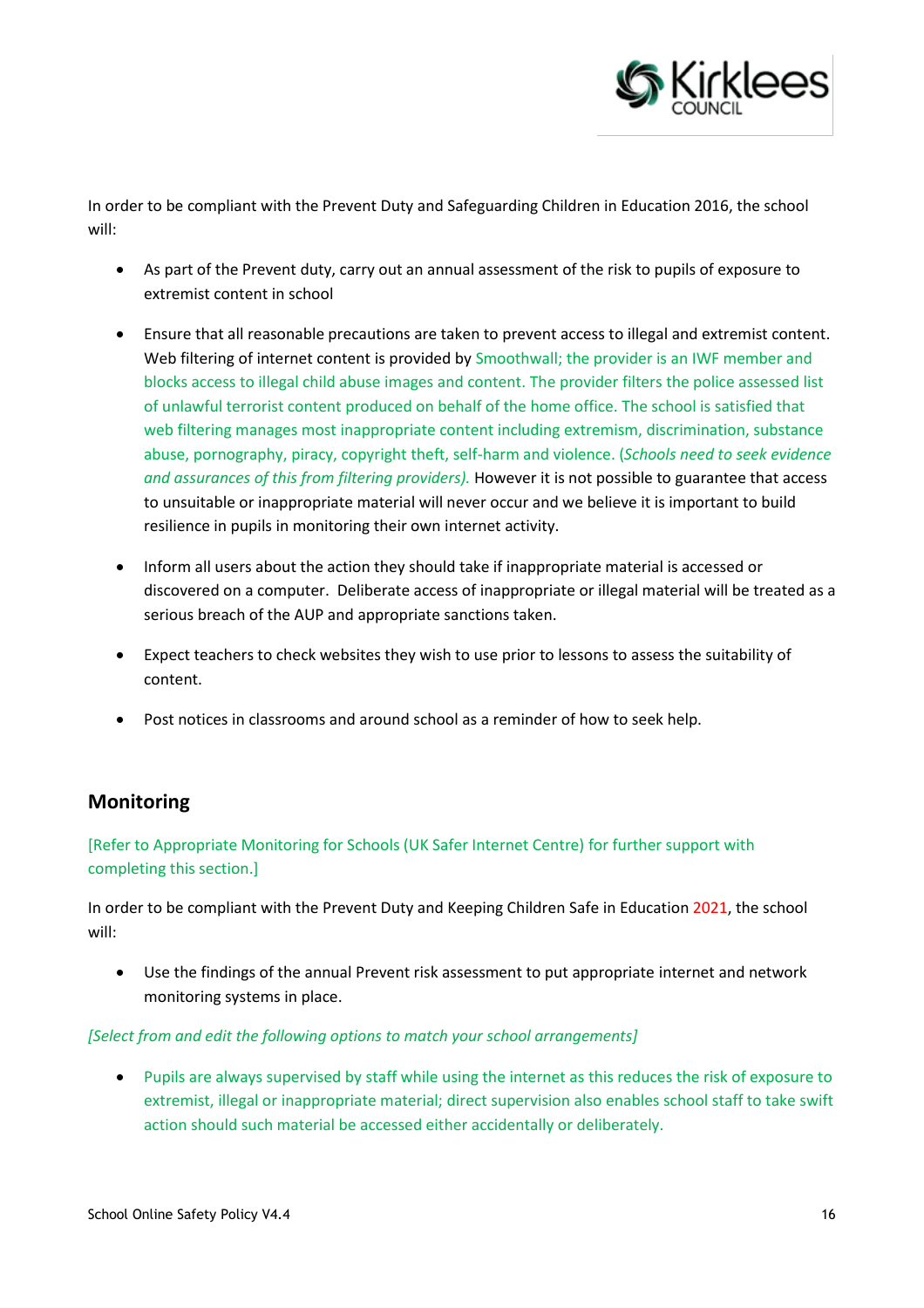**Internet and network use is monitored every XXXXX weeks by the**school technician to identify access to websites or internet searches which are a cause for concern.



Network monitoring software is used throughout school. This produces reports of inappropriate communications, searches and website access. The reports are checked regularly by the IT-Technician/Network Manager and any cause for concern is reported to XXXXX . sent to the IT technician and the head teacher as they arise in real time

#### **Access to school systems**

The school decides which users should and should not have internet access, the appropriate level of access and the level of supervision they should receive. There are robust systems in place for managing network accounts and passwords, including safeguarding administrator passwords. Suitable arrangements are in place for visitors to the school who may be granted a temporary log in.

All users are provided with a log in appropriate to their key stage or role in school. Pupils are taught about safe practice in the use of their log in and passwords.

Staff are given appropriate guidance on managing access to laptops which are used both at home and school and in creating secure passwords.

Access to personal, private or sensitive information and data is restricted to authorised users only, with proper procedures being followed for authorising and protecting login and password information.

Remote access to school systems is covered by specific agreements and is never allowed to unauthorised third party users.

#### **Passwords**

- We ensure that a secure and robust username and password convention exists for all system access (email, network access, school management information system).
- We provide all staff with a unique, individually-named user account and password for access to IT equipment, email and information systems available within school.
- All pupils from year 1 upwards have a unique, individually-named user account and password for access to IT equipment and information systems available within school. *[Early Years pupils may be the exception to this]*
- All staff and pupils have responsibility for the security of their usernames and passwords and are informed that they must not allow other users to access the systems using their log on details. They must immediately report any suspicion or evidence that there has been a breach of security.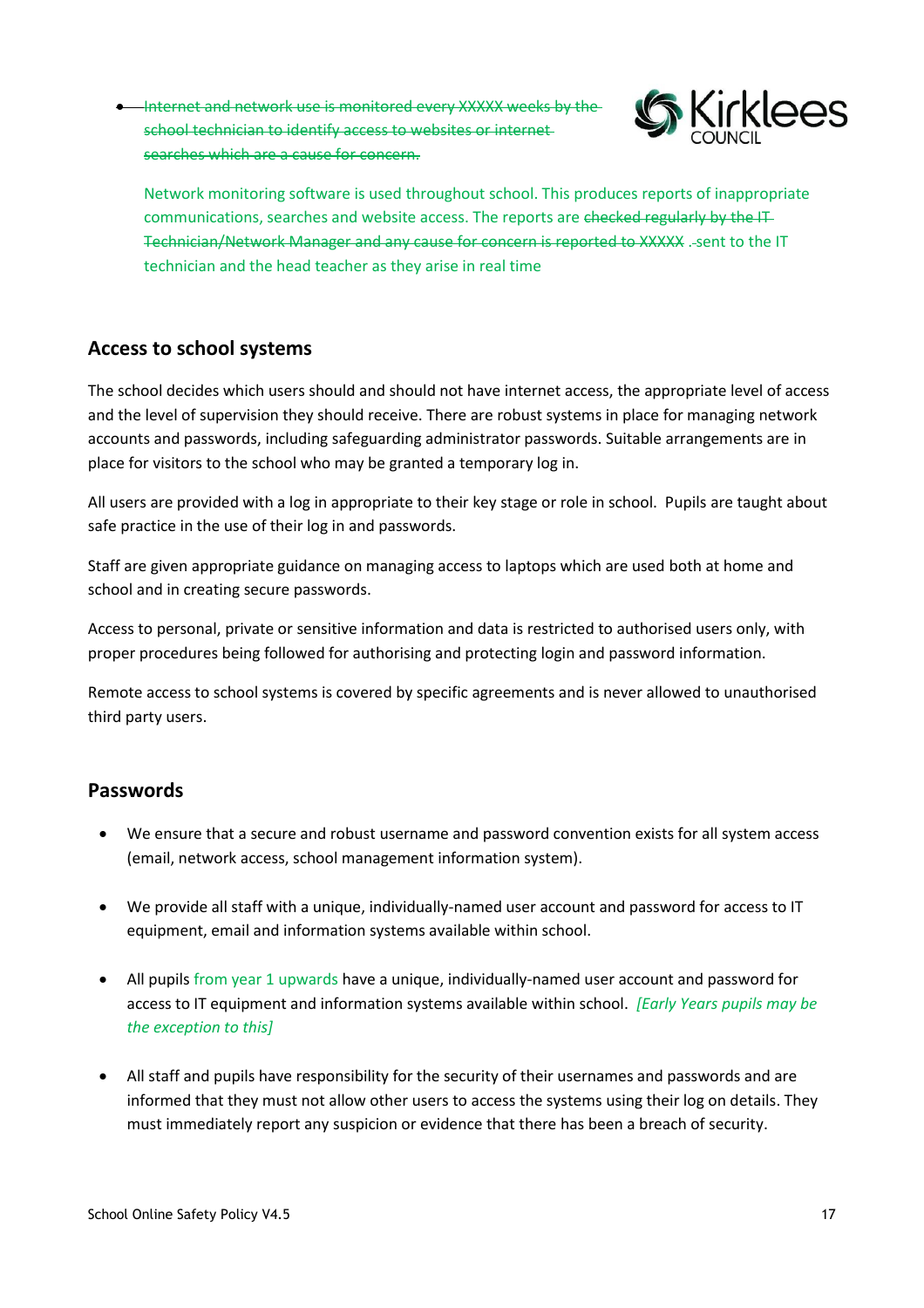

 The school maintains a log of all accesses by users and of their activities while using the system in order to track any online safety incidents.

## <span id="page-17-0"></span>**9.Using the internet**

We provide the internet to

- Support teaching, learning and curriculum development in all subjects
- Support the professional work of staff as an essential professional tool
- Enhance the school's management information and business administration systems
- Enable electronic communication and the exchange of curriculum and administration data with the LA, the examination boards and others

Users are made aware that they must take responsibility for their use of, and their behaviour whilst using the school IT systems or a school provided laptop or device and that such activity can be monitored and checked.

All users of the school IT or electronic equipment will abide by the relevant Acceptable Use Policy (AUP) at all times, whether working in a supervised activity or working independently,

Pupils and staff are informed about the actions to take if inappropriate material is discovered and this is supported by notices in classrooms and around school.

N.B. Additional guidance for staff is included in the **Kirklees Electronic Communications Guidance for Staff**  and this is included as part of the school's Online Safety Policy.

## **Using email**

Email is regarded as an essential means of communication and the school provides all members of the school community with an email account for school based communication. Communication by email between staff, pupils and parents will only be made using the school email account and should be professional and related to school matters only. Email messages on school business should be regarded as having been sent on headed notepaper and reflect a suitable tone and content and should ensure that the good name of the school is maintained. There are systems in place for storing relevant electronic communications which take place between school and parents.

Use of the school email system is monitored and checked.

It is the personal responsibility of the email account holder to keep their password secure.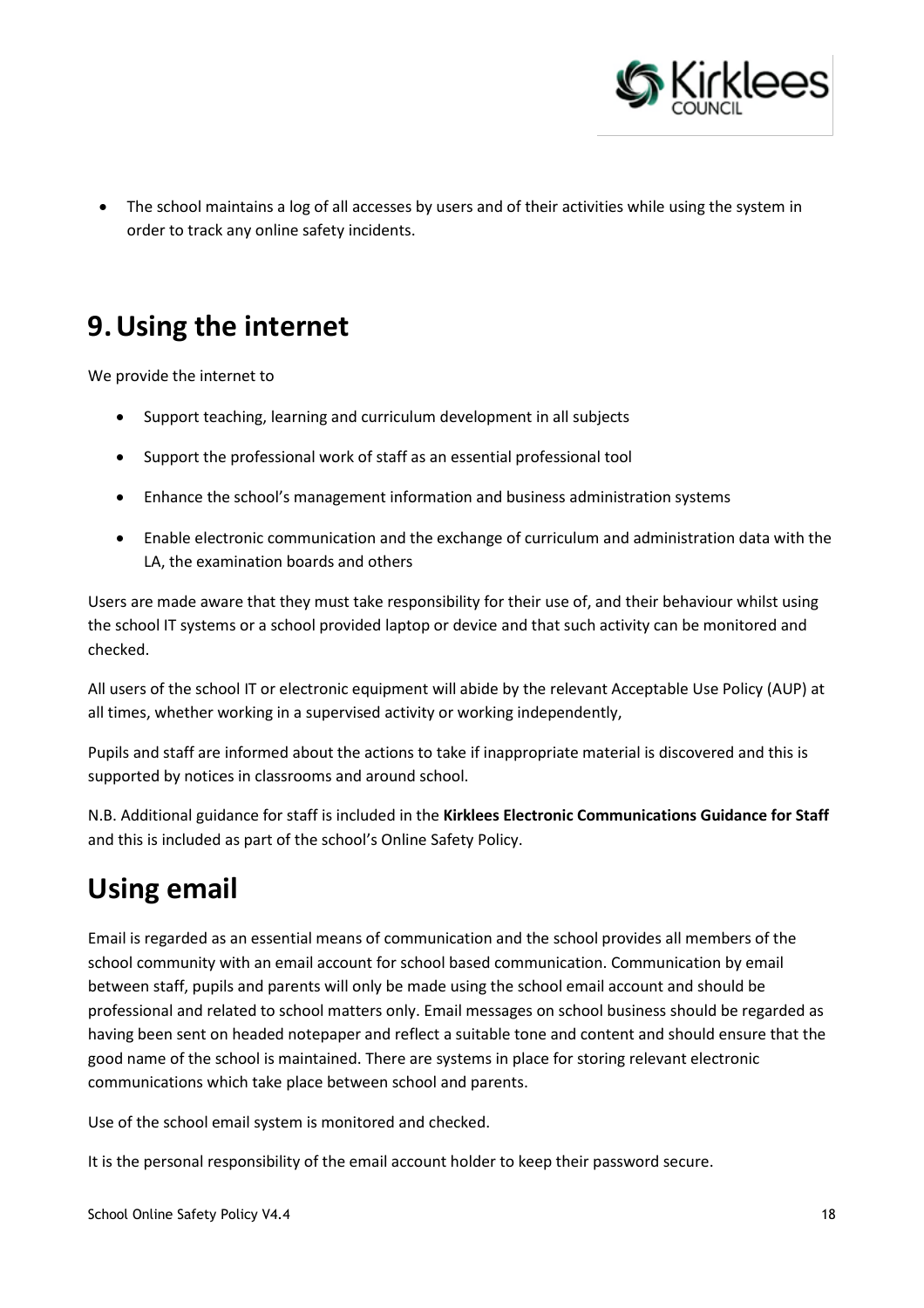As part of the curriculum pupils are taught about safe and appropriate use of email. Pupils are informed that misuse of email will result in a loss of privileges.



School will set clear guidelines about when pupil-staff communication via email is acceptable and staff will set clear boundaries for pupils on the out-of-school times when emails may be answered.

Under no circumstances will staff contact pupils, parents or conduct any school business using a personal email addresses.

Responsible use of personal web mail accounts on school systems is permitted outside teaching hours.

N.B. Additional guidance for staff is included in the **Kirklees Electronic Communications Guidance for Staff**  and this is included as part of the school's Online Safety Policy.

## **Publishing content online**

**E.g. using the school website, learning platform, blogs, wikis, podcasts, social network sites, livestreaming**

#### **School website:**

The school maintains editorial responsibility for any school initiated web site or publishing online to ensure that the content is accurate and the quality of presentation is maintained. The school maintains the integrity of the school web site by ensuring that responsibility for uploading material is always moderated and that passwords are protected.

The point of contact on the web site is the school address, email and telephone number. Contact details for staff published are school provided.

Identities of pupils are protected at all times. Photographs of identifiable individual pupils are not published on the website and school obtains permission from parents for the use of pupils' photographs. Group photographs do not have a name list attached.

#### **Creating online content as part of the curriculum:**

As part of the curriculum we encourage pupils to create online content. Pupils are taught safe and responsible behaviour in the creation and publishing of online content. They are taught to publish for a wide range of audiences which might include governors, parents or younger children. Personal publishing of online content is taught via age-appropriate sites that are suitable for educational purposes. They are moderated by the school where possible. Pupils will only be allowed to post or create content on sites where members of the public have access when this is part of a school related activity. Appropriate procedures to protect the identity of pupils will be followed.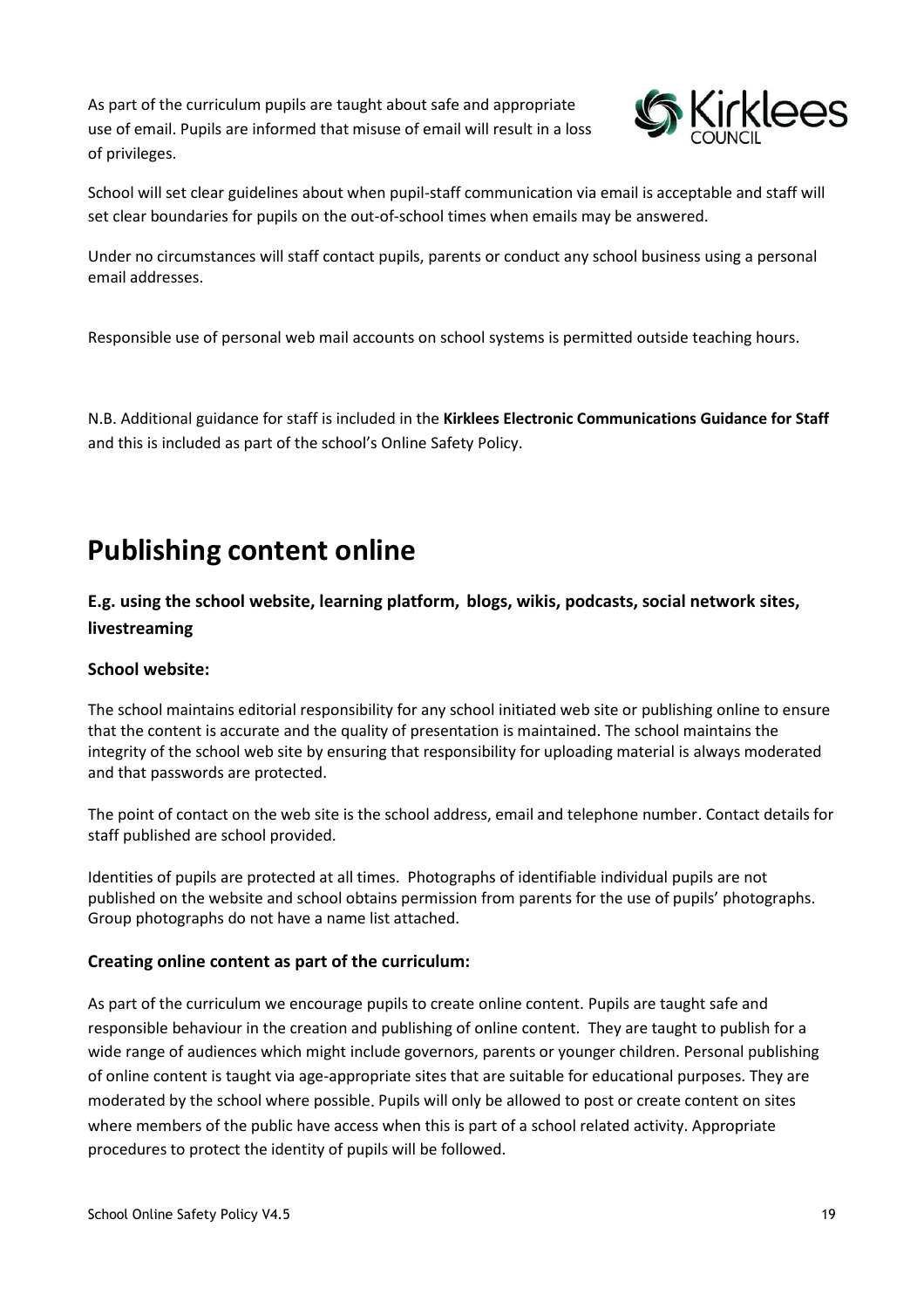

We take all steps to ensure that any material published online is the author's own work, gives credit to any other work included and does not break copyright.

#### **Online material published outside the school:**

Staff and pupils are encouraged to adopt similar safe and responsible behaviours in their personal use of blogs, wikis, social networking sites and other online publishing outside school as they are in school.

Material published by pupils, governors and staff in a social context which is considered to bring the school into disrepute or considered harmful to, or harassment of another pupil or member of the school community will be considered a breach of school discipline and treated accordingly.

N.B. Additional guidance for staff is included in the **Kirklees Electronic Communications Guidance for Staff**  and this is included as part of the school's online safety Policy.

### **Using images, video and sound**

We recognise that many aspects of the curriculum can be enhanced by the use of multimedia and that there are now a wide and growing range of devices on which this can be accomplished. Pupils are taught safe and responsible behaviour when creating, using and storing digital images, video and sound.

Digital images, video and sound recordings are only taken with the permission of participants and their parents; images and video are of appropriate activities and are only taken of pupils wearing appropriate dress. Full names of participants are not used either within the resource itself, within the file-name or in accompanying text online.

We ask all parents/carers to sign an agreement about taking and publishing photographs and video of their children (in publications and on websites) and this list is checked whenever an activity is being photographed or filmed.

We secure additional parental consent specifically for the publication of pupils' photographs in newspapers, which ensures that parents know they have given their consent for their child to be named in the newspaper and possibly on the website.

For their own protection staff or other visitors to school never use a personal device (mobile phone, digital camera or digital video recorder) to take photographs of pupils.

We are happy for parents to take photographs at school events but will always make them aware that they are for personal use only and if they have taken photographs of children other than their own they should not be uploaded to social media sites.

N.B. Additional guidance for staff is included in the **Kirklees Electronic Communications Guidance for Staff**  and this is included as part of the school's online safety Policy.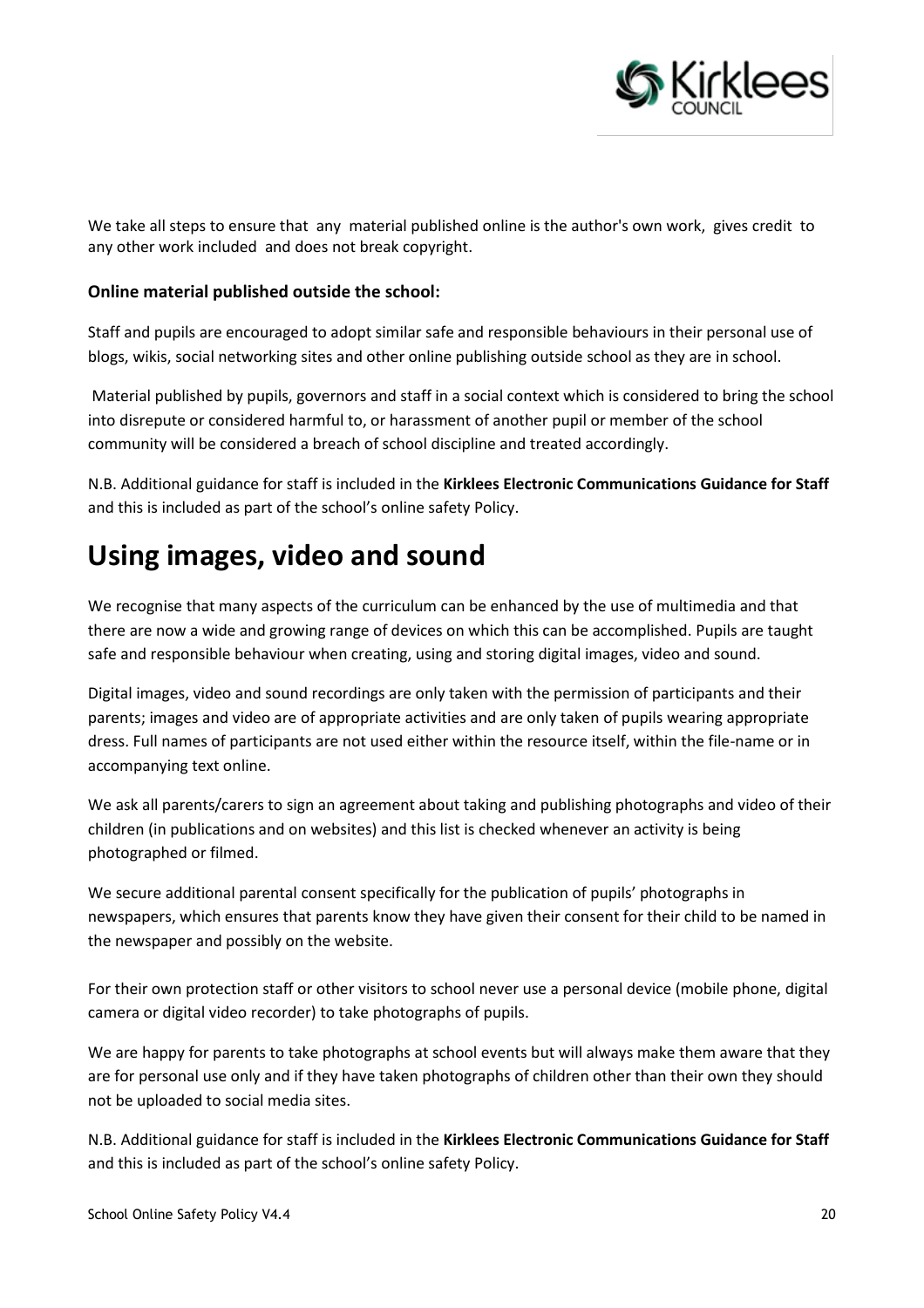

## **Using video conferencing, web cameras and online meeting apps**

We use video conferencing to enhance the curriculum by providing learning and teaching activities that allow pupils to link up with people in other locations and see and hear each other. We ensure that staff and pupils take part in these opportunities in a safe and responsible manner. All video conferencing activity is supervised by a suitable member of staff. Pupils do not operate video conferencing equipment, answer calls or set up meetings without permission from the supervising member of staff.

Video conferencing equipment is switched off and secured when not in use and online meeting rooms are closed and logged off when not in use.

All participants are made aware if a video conference is to be recorded. Permission is sought if the material is to be published.

For their own protection a video conference or other online meeting between a member of staff and pupil(s) which takes place outside school or whilst the member of staff is alone is always conducted with the prior knowledge of the headteacher or line manager and respective parents and carers.

N. B. Additional guidance for staff is included in the **Kirklees Electronic Communications Guidance for Staff**  and this is included as part of the school's Online Safety Policy.

## **Using mobile phones**

Use of mobile phones by pupils is covered by a separate acceptable use policy. [*This may not be necessary in schools where a decision has been made not to allow mobile phone use on the premises]*

Personal mobile devices belonging to pupils including mobile phones are not permitted on school premises unless they are kept in the office throughout the day/are permitted on school premises but must not beused within school hours/ are permitted on school premises but must not be used during lessons. Personal devices are brought onto school premises by pupils at their own risk. The school does not accept liability for loss or damage of personal devices.

During lesson time we expect all mobile phones belonging to staff to be switched off unless there is a specific agreement for this not to be the case.

Where required for safety reasons in off-site activities, a school mobile phone is provided for staff for contact with pupils, parents or the school. Staff will never use personal mobile phones in any situation where their mobile phone number or other personal details may be revealed to a pupil or parent. [*In an emergency, where a staff member doesn't have access to a school-owned device, they should use their own device and hide (by inputting 141) their own mobile number for confidentiality purposes.]*

Unauthorized or secret use of a mobile phone or other electronic device, to record voice, pictures or video is forbidden. Publishing of such material on a web site which causes distress to the person(s) concerned will be considered a breach of school discipline, whether intentional or unintentional. The person responsible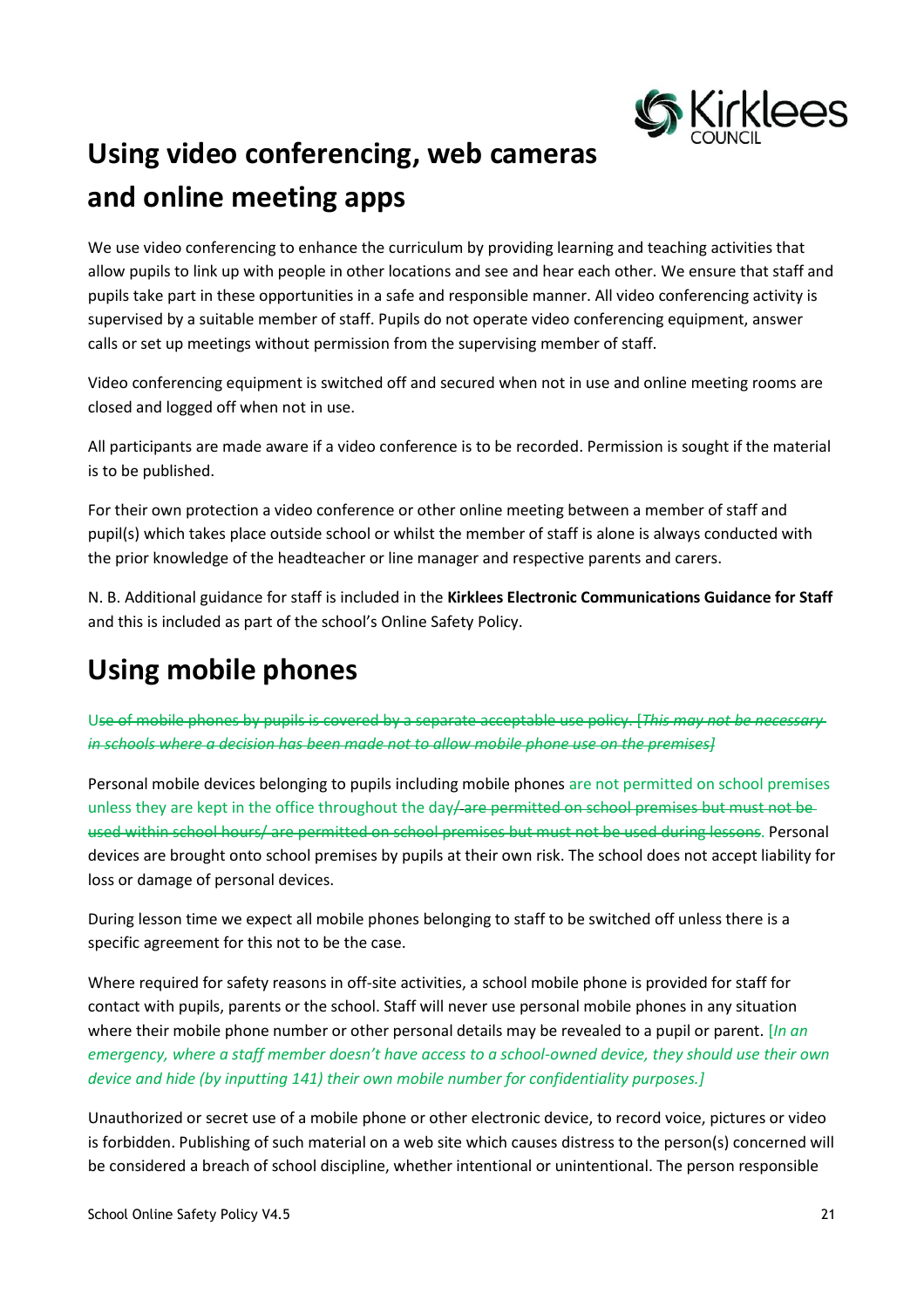

for the material will be expected to remove this immediately upon request. If the victim is another pupil or staff member we do not consider it a defense that the activity took place outside school hours.

The sending or forwarding of text messages, emails or other online communication deliberately targeting a person with the intention of causing them distress is online bullying; this will be considered a disciplinary matter.

We make it clear to staff, pupils and parents that the Headteacher has the right to examine content on a mobile phone or other personal device to establish if a breach of discipline has occurred.

N. B. Additional guidance for staff is included in the **Kirklees Electronic Communications Guidance for Staff**  and this is included as part of the school's Online Safety Policy.

## **Using wearable technology**

Wearable technology includes electronic fitness trackers and internet enabled 'smart' watches. Wearable technology is not permitted on school premises/ is permitted on school premises but must not be used within school hours/ is permitted on school premises but must not be used during lessons. Personal devices are brought onto school premises by pupils at their own risk. The school does not accept liability for loss or damage of personal devices.

Wearable technology is not to be worn during tests or examinations.

## **Using mobile devices**

We recognise that the multimedia and communication facilities provided by mobile devices (e.g. iPad, iPod, tablet, netbook, Smart phones) can provide beneficial opportunities for pupils. However their use in lesson time will be with permission from the teacher and within clearly defined boundaries.

Pupils are taught to use them responsibly.

## **Using other technologies**

As a school we will keep abreast of new technologies and evaluate both the benefits for learning and teaching and also the risks from an online safety point of view.

We will regularly review the online safety policy to reflect any new technology that we use, or to reflect the use of new technology by pupils.

Staff or pupils using a technology not specifically mentioned in this policy, or a personal device whether connected to the school network or not, will be expected to adhere to similar standards of behaviour to those outlined in this document.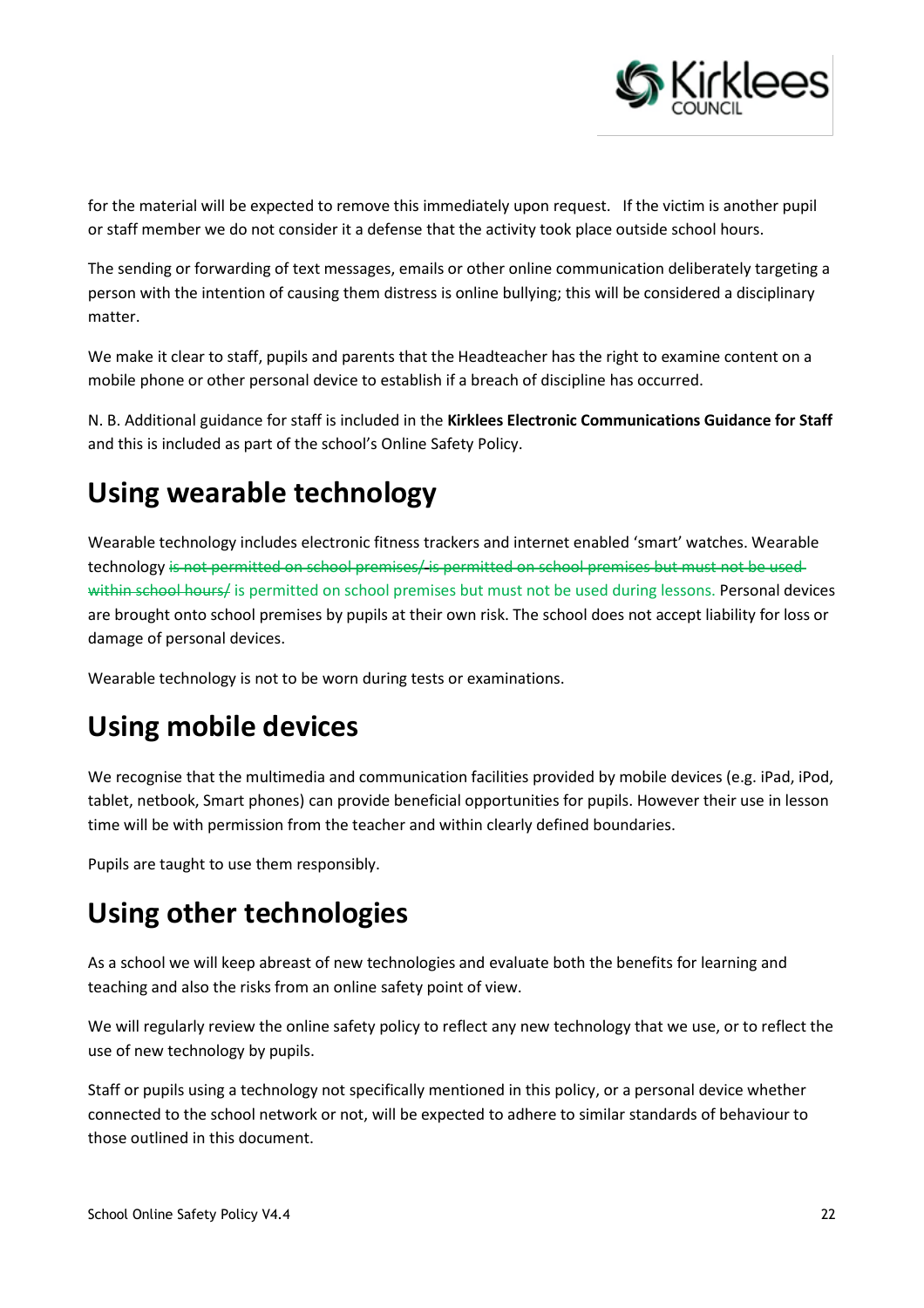## <span id="page-22-0"></span>**10. Protecting school data and information**



School recognises the obligation to safeguard staff and pupils' sensitive and personal data including that which is stored and transmitted electronically. We regularly review our practices and procedures to ensure that they meet this basic obligation.

The school is a registered Data Controller under the General Data Protection Regulations (GDPR) 2018 and we comply at all times with the requirements of that registration. All access to personal or sensitive information owned by the school will be controlled appropriately through technical and non-technical access controls.

Pupils are taught about the need to protect their own personal data as part of their online safety awareness and the risks resulting from giving this away to third parties.

Suitable procedures, and where necessary training, are in place to ensure the security of such data including the following:

- Staff are provided with encrypted USB memory sticks/secure cloud storage for storing sensitive data
- All computers or laptops holding sensitive information are set up with strong passwords, password protected screen savers and screens are locked when they are left unattended
- Staff are provided with appropriate levels of access to the school management information system holding pupil data. Passwords are not shared and administrator passwords are kept securely
- Staff are aware of their obligation to keep sensitive data secure when working on computers outside school
- All devices taken off site, e.g. laptops, tablets, removable media or phones, are secured to protect sensitive and personal data and not left in cars or insecure locations.
- When we dispose of old computers and other equipment we take due regard for destroying information which may be held on them
- We follow Kirklees procedures for transmitting data securely and sensitive data is not sent via emailed unless encrypted
- Remote access to computers is by authorized personnel only
- We have full back up and recovery procedures in place for school data
- Where sensitive staff or pupil data is shared with other people who have a right to see the information, for example governors or Kirklees officers, we label the material appropriately to remind them of their duty to keep it secure and securely destroy any spare copies

#### **Management of assets**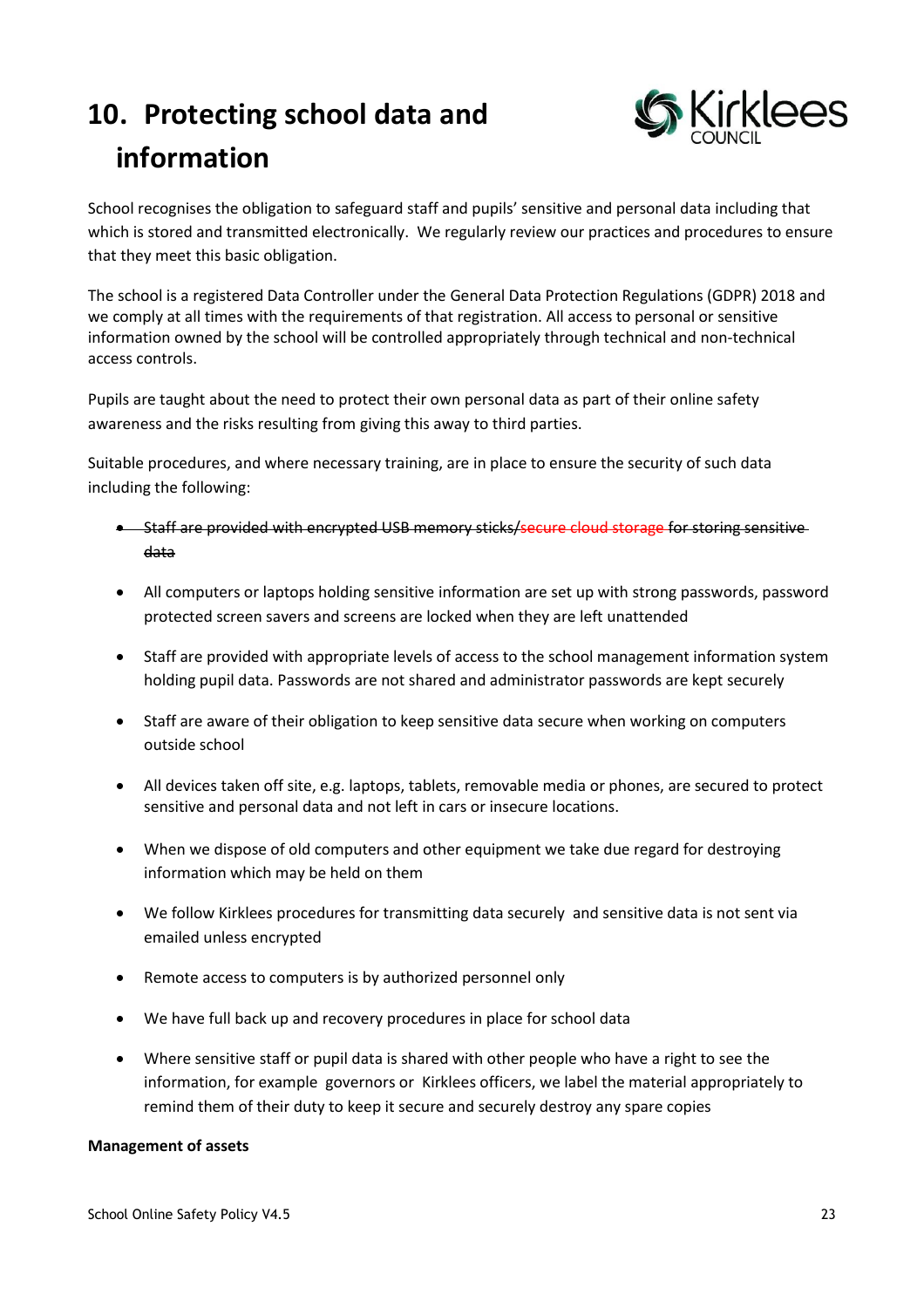

Details of all school-owned hardware and software are recorded in an inventory.

All redundant IT equipment is disposed of through an authorised agency. This will include a written receipt for the item including an acceptance of responsibility for the destruction of any personal data.

Disposal of any ICT equipment will conform to [The Waste Electrical and Electronic Equipment Regulations](https://www.gov.uk/guidance/regulations-waste-electrical-and-electronic-equipment)  [2013.](https://www.gov.uk/guidance/regulations-waste-electrical-and-electronic-equipment)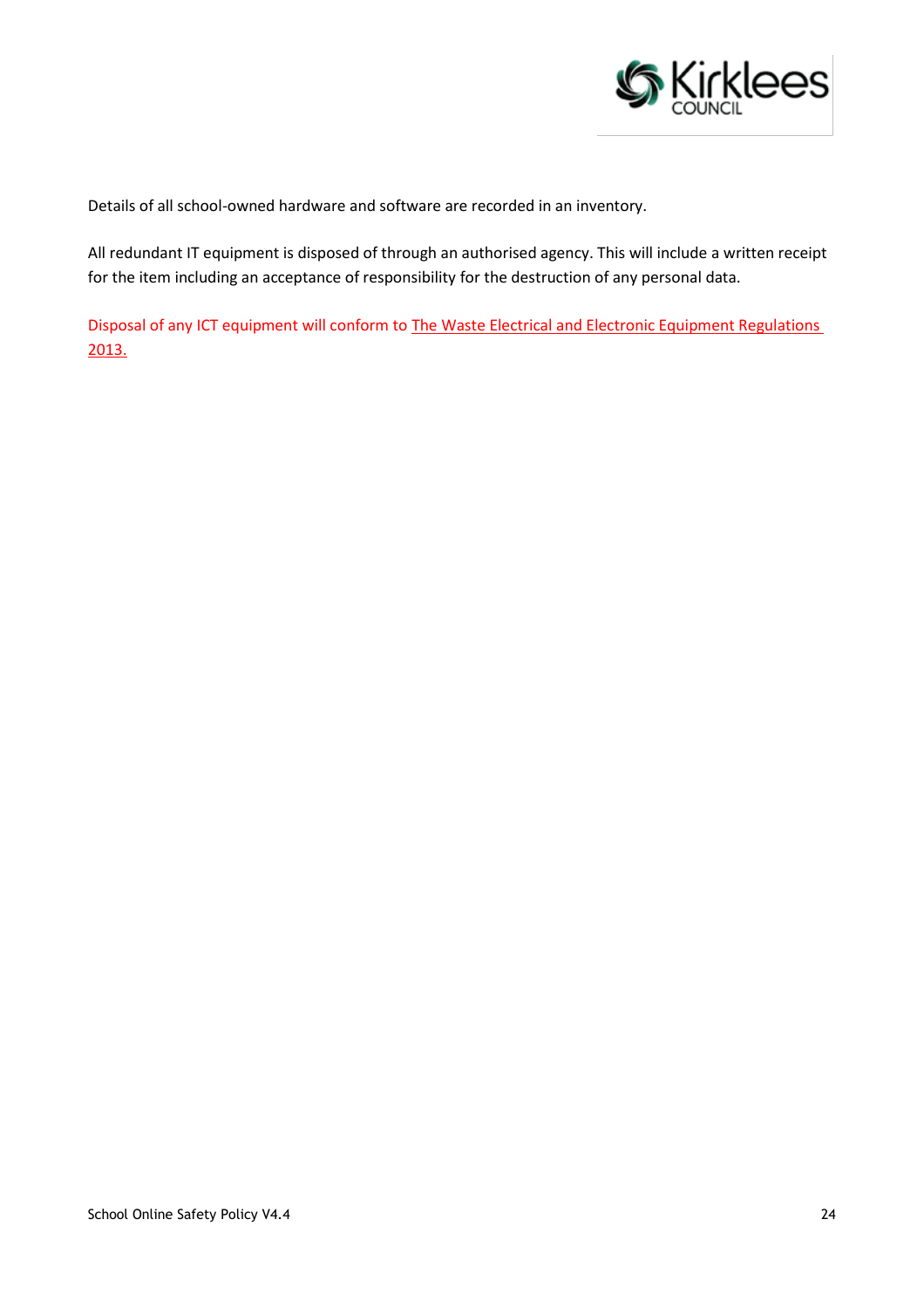## <span id="page-24-0"></span>**11. Responding to online safety incidents**



All online safety incidents are recorded in the School Online Safety Log which is regularly reviewed.

Any incidents where pupils do not follow the Acceptable Use Policy will be dealt with following the school's normal behaviour or disciplinary procedures.

In situations where a member of staff is made aware of a serious online safety incident concerning pupils or staff, they will inform the DSL, online safety lead, their line manager or the headteacher who will then respond in the most appropriate manner.

Instances of **online bullying** will be taken very seriously by the school and dealt with using the school's antibullying procedures. School recognizes that staff as well as pupils may be victims and will take appropriate action in either situation, including instigating restorative practices to support the victim.

Incidents which create a risk to the security of the school network, or create an information security risk, will be referred to the school's online safety lead and technical support and appropriate advice sought and action taken to minimize the risk and prevent further instances occurring, including reviewing any policies, procedures or guidance. If the action breaches school policy then appropriate sanctions will be applied. The school will decide if parents need to be informed if there is a risk that pupil data has been lost.

School reserves the right to monitor equipment on their premises and to search any technology equipment, including personal equipment with permission, when a breach of this policy is suspected.

#### **Dealing with a Child Protection issue arising from the use of technology:**

If an incident occurs which raises concerns about child protection or the discovery of indecent images on the computer, then the procedures outlined in the Kirklees Safeguarding Procedures and Guidance will be followed.

#### **Section 1.4.4 [Child Abuse and Information Communication Technology](https://westyorkscb.proceduresonline.com/chapters/p_ca_information.html)**

#### **Dealing with complaints and breaches of conduct by pupils:**

- Any complaints or breaches of conduct will be dealt with promptly
- Responsibility for handling serious incidents will be given to the DSL and a senior member of staff
- Parents and the pupil will work in partnership with staff to resolve any issues arising
- Restorative practice will be used to support the victims
- There may be occasions when the police must be contacted. Early contact will be made to establish the legal position and discuss strategies

#### **The following activities constitute behaviour which we would always consider unacceptable (and possibly illegal):**

School Online Safety Policy V4.5 25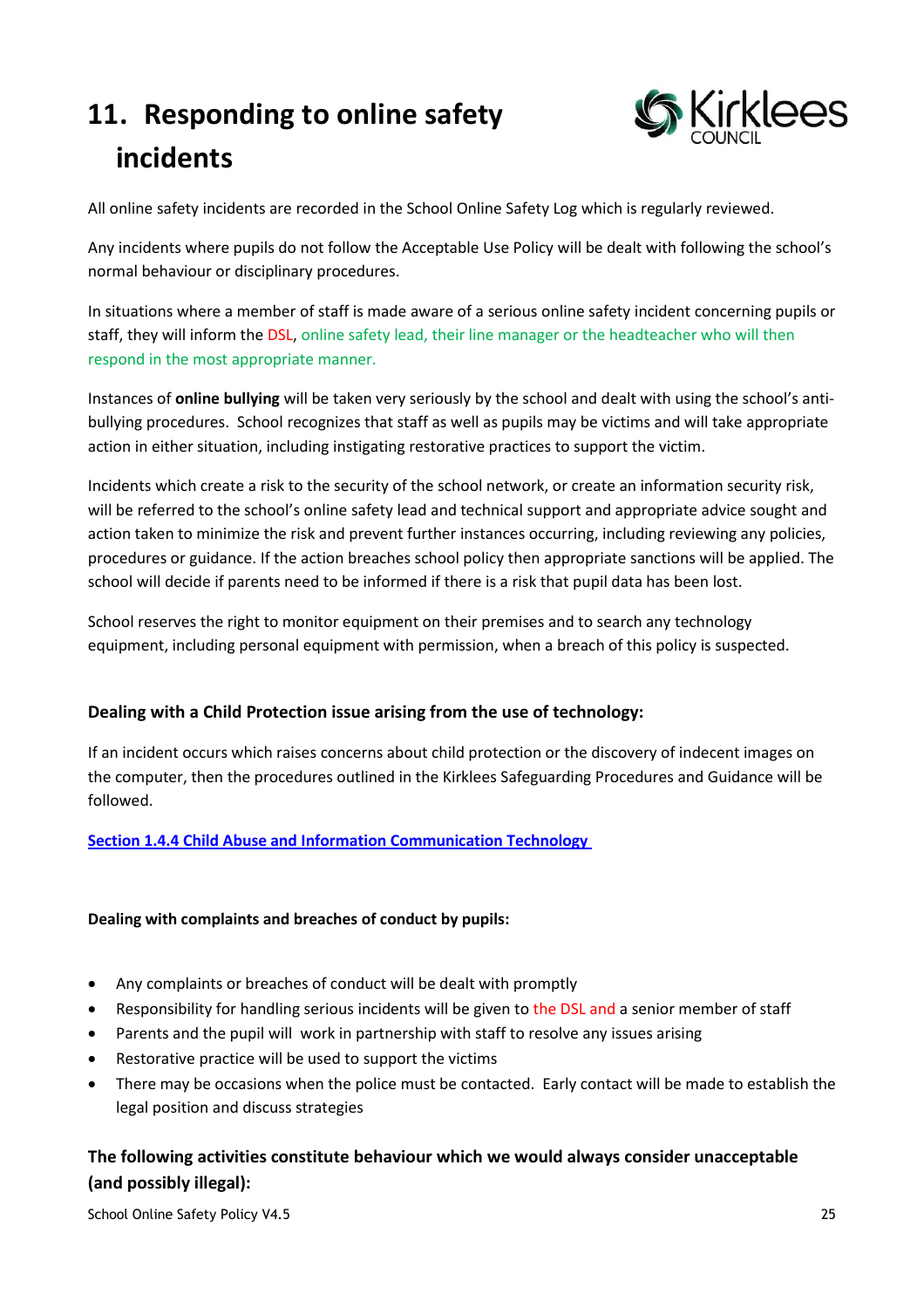

- accessing inappropriate or illegal content deliberately
- deliberately accessing downloading and disseminating any material deemed offensive, obscene, defamatory, in breach of the Equalities Act or violent/threatening violence
- online peer on peer abuse and sexual harassment
- continuing to send or post material regarded as harassment or of a bullying nature after being warned
- staff using digital communications to communicate with pupils in an inappropriate manner (for instance, using personal email accounts, personal mobile phones, or inappropriate communication via social networking sites)

#### **The following activities are likely to result in disciplinary action:**

- any online activity by a member of the school community which is likely to adversely impact on the reputation of the school
- accessing inappropriate or illegal content accidentally and failing to report this
- inappropriate use of personal technologies (e.g. mobile phones) at school or in lessons
- sharing files which are not legitimately obtained e.g. music files from a file sharing site
- using school or personal equipment to send a message, or create content, that is offensive or bullying in nature or could bring the school into disrepute
- attempting to circumvent school filtering, monitoring or other security systems
- circulation of commercial, advertising or 'chain' emails or messages
- revealing the personal information (including digital images, videos and text) of others by electronic means (e.g. sending of messages, creating online content) without permission
- using online content in such a way as to infringe copyright or which fails to acknowledge ownership (including plagiarising of online content)
- transferring sensitive data insecurely or infringing the conditions of the Data Protection Act 2018